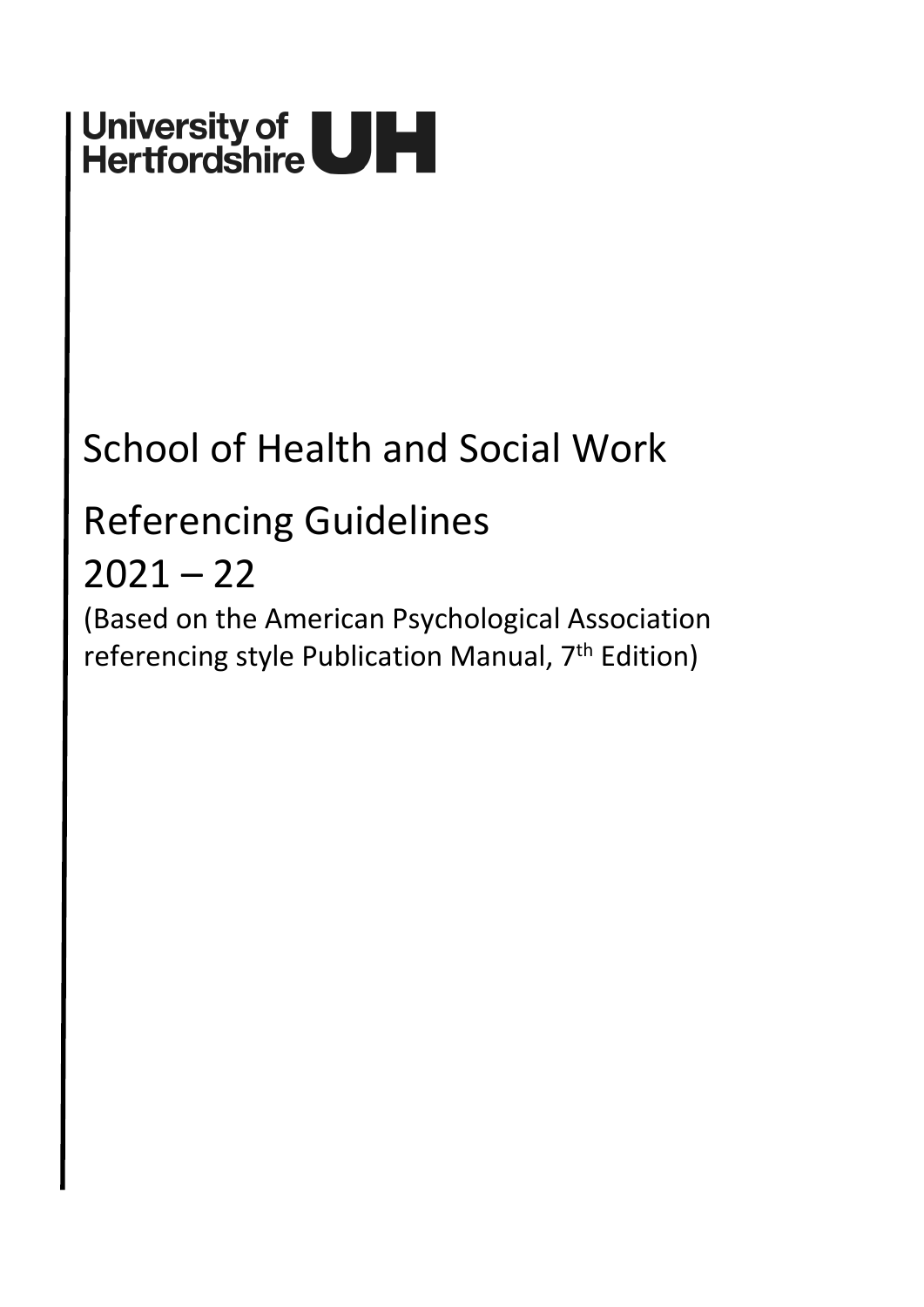# **[Contents](#page-3-0)**

### **[Introduction](#page-3-0)**

## **Section 1: [Citations in the Text](#page-6-0)**

| 1.1  | Citing sources in the text                                                           |
|------|--------------------------------------------------------------------------------------|
| 1.2  | <b>Direct quotations</b>                                                             |
| 1.3  | Books (non-edited) and journal articles in text: number of authors                   |
| 1.4  | <b>Book (edited)</b>                                                                 |
| 1.5  | <b>Dictionary</b>                                                                    |
| 1.6  | Author(s) with a compound surname                                                    |
| 1.7  | Authors with the same surname                                                        |
| 1.8  | Authors identified as "Anonymous"                                                    |
| 1.9  | Two or more publications                                                             |
| 1.10 | Two or more publications from the same author(s) in the same year                    |
| 1.11 | Authored by organisation or institution (corporate authorship) including anonymised  |
|      | NHS Trust documentation and the BNF                                                  |
| 1.12 | <b>Government publications</b>                                                       |
| 1.13 | <b>Newspaper articles</b>                                                            |
| 1.14 | Conference proceedings and publications                                              |
| 1.15 | Media: Films/TV references, videos (including YouTube), radio broadcasts, TED Talks, |
|      | blogs/podcasts                                                                       |
| 1.16 | Media: CD-ROM                                                                        |
| 1.17 | Media: Social (Facebook, TikTok, Instagram, LinkedIn, Online Forum, Twitter)         |
| 1.18 | <b>Webpages and Websites</b>                                                         |
| 1.19 | Dissertations and theses (published or unpublished)                                  |
| 1.20 | <b>Religious texts</b>                                                               |
| 1.21 | <b>Secondary references</b>                                                          |
| 1.22 | Personal communication e.g. e-mails, private messages on social media                |
| 1.23 | Discussion groups/e-mail lists                                                       |
| 1.24 | <b>Canvas</b>                                                                        |
| 1.25 | Company literature/pamphlets/advice sheets                                           |
| 1.26 | <b>Unpublished work</b>                                                              |
| 1.27 | Legal materials and legislation (including Acts)                                     |
| 1.28 | <b>Tables, figures and diagrams</b>                                                  |
| 1.29 | Images from the Trust (Radiography students only)                                    |
| 1.30 | Images (general)                                                                     |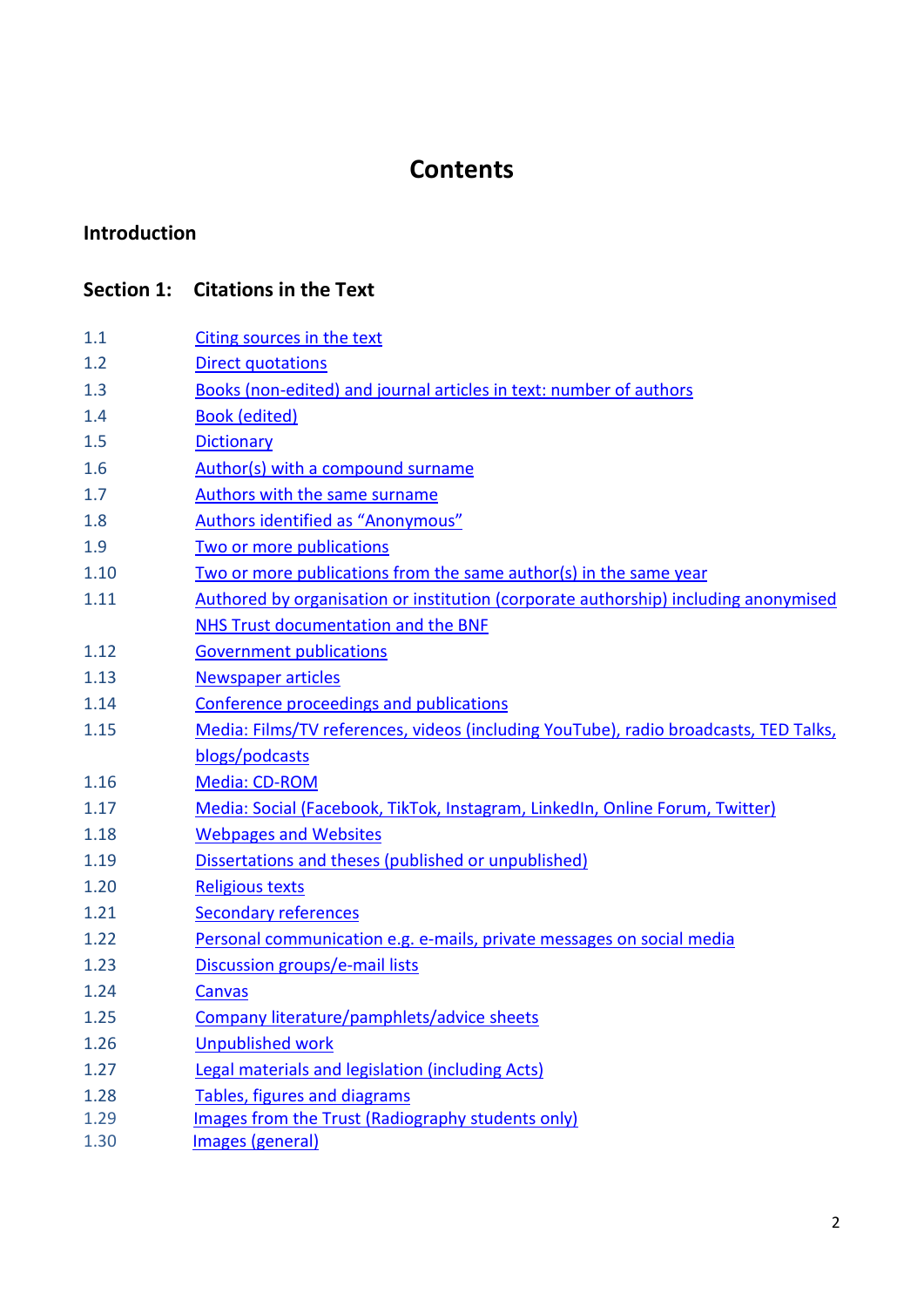# **Section 2: [Presentation of a Reference/Bibliography List](#page-19-1)**

| 2.1  | <b>General notes</b>                                                                |
|------|-------------------------------------------------------------------------------------|
| 2.2  | <b>Direct quotations</b>                                                            |
| 2.3  | <b>Books (non-edited)</b>                                                           |
| 2.4  | <b>Books (edited)</b>                                                               |
| 2.5  | <b>Books (e-book/digital)</b>                                                       |
| 2.6  | <b>Dictionary</b>                                                                   |
| 2.7  | Journal articles                                                                    |
| 2.8  | Author(s) with a compound surname                                                   |
| 2.9  | Authors identified as "Anonymous"                                                   |
| 2.10 | Two or more authors (books and journal articles)                                    |
| 2.11 | Two or more publications from the same author in the same year (books and journal   |
|      | articles)                                                                           |
| 2.12 | Two or more publications from the same author in different years                    |
| 2.13 | Publication from one author and then another by the same author with a co-          |
|      | author(s)                                                                           |
| 2.14 | Authored by organisation or institution (corporate authorship) including anonymised |
|      | NHS Trust documentation and the BNF                                                 |
| 2.15 | <b>Government publications</b>                                                      |
| 2.16 | <b>Newspaper articles</b>                                                           |
| 2.17 | Conference proceedings and publications                                             |
| 2.18 | Media: Films, videos, broadcasts, music and podcasts                                |
| 2.19 | Media: CD-ROMs                                                                      |
| 2.20 | Media: Social (Facebook, TikTok, Instagram, LinkedIn, Online Forum, Twitter)        |
| 2.21 | Web pages and websites                                                              |
| 2.22 | Dissertations and theses (unpublished)                                              |
| 2.23 | <b>Religious texts</b>                                                              |
| 2.24 | <b>Secondary references</b>                                                         |
| 2.25 | Personal communication e.g. e-mails, private messages on social media               |
| 2.26 | Discussion groups/e-mail lists                                                      |
| 2.27 | Canvas                                                                              |
| 2.28 | Company literature/pamphlets/advice sheets                                          |
| 2.29 | <b>Unpublished work</b>                                                             |
| 2.30 | <b>Legal materials and legislation (including Acts)</b>                             |
| 2.31 | Tables, figures and diagrams                                                        |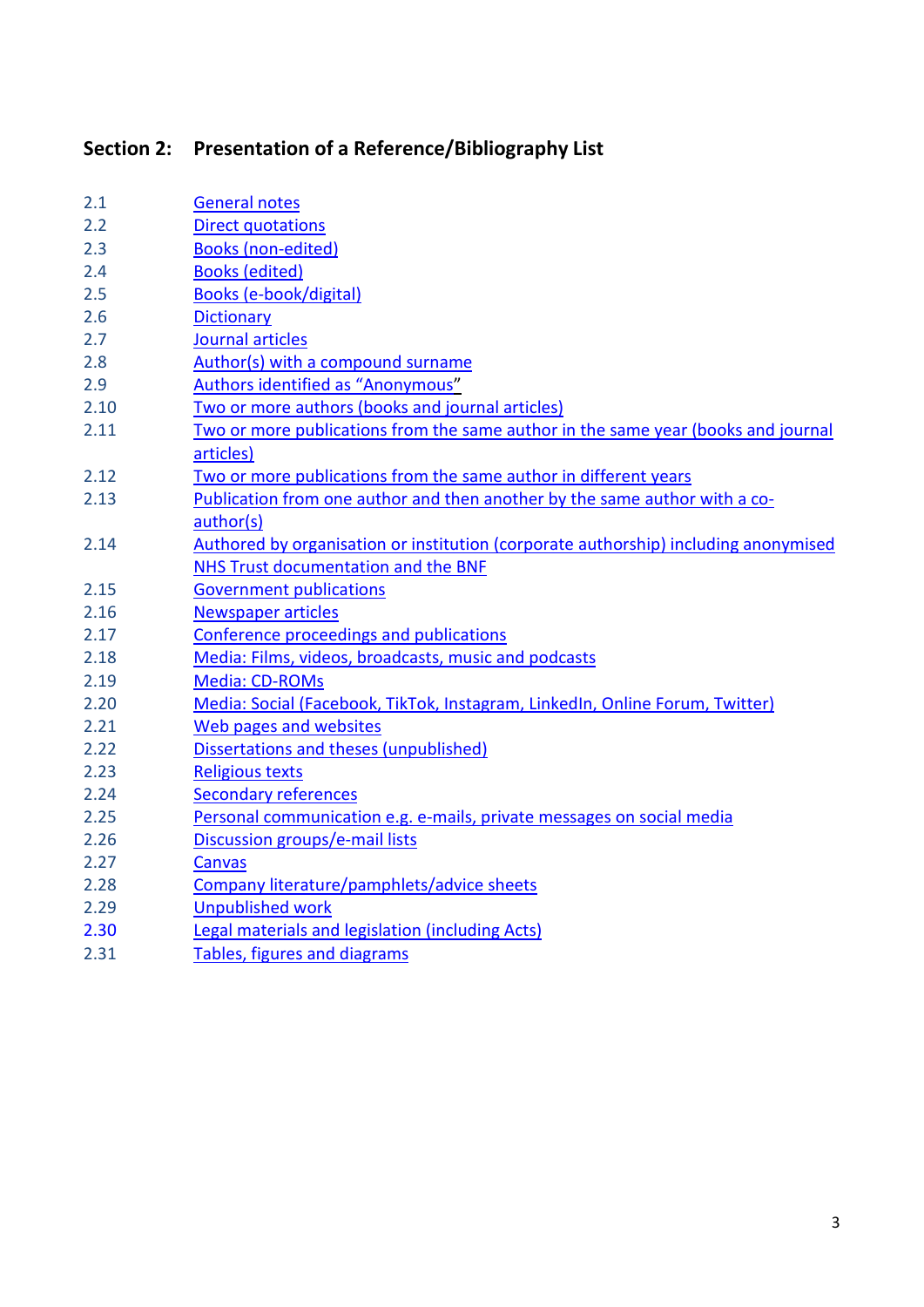#### <span id="page-3-0"></span>**Introduction**

This document provides guidance for staff and students in the School of Health and Social Work (HSK). This is based on the American Psychological Association's (APA) guidelines (APA, 2019), the British Standards Institution's (BSI) Guidelines for Bibliographic References and Citations to Information Resources (BSI, 2010) and the Oxford Standard for the Citation of Legal Authorities (OSCOLA) (OSCOLA, 2010). For the majority of your references you should use the APA 7<sup>th</sup> citation style. There will be some variation for government and legal publications (because these are not covered by the APA guidance).

All HSK students should adopt this guidance for all forms of written work. This will ensure that citation and presentation of references is accurate and consistent.

#### **Referencing or Bibliography – what's the difference?**

**Referencing** – here you need to:

- cite sources in your written text and,
- provide a list of references that were referred to in your text at the end of your work.

**Bibliography** – if you have accessed other relevant materials during preparation of your work but **not** referred to these in your text, you need to:

- list these in a **separate** Bibliography,
- use the same style as for citing your references and,
- place the list **after** the references.

#### **Why Reference?**

When you produce any written work, you will be expected to reference it appropriately; all sources of information you have used in your work **must** be referenced – marks are allocated for this. This is all about **academic integrity**, meaning **honesty** in your studies, acknowledging the work of others, and giving credit where you have used other people's ideas as part of presenting your arguments. It also tells the reader/marker where you have found your information and how up to date it is. It indicates how much reading you have carried out (extent, depth and appropriateness) in relation to your assessment. It also helps the reader to differentiate between your personal thoughts and experiences and those of others.

#### **What is Plagiarism?**

**Plagiarism** is presenting someone else's work or ideas as your own, with or without their consent, by incorporating it into your work without full acknowledgement. This might be by copying or paraphrasing someone's published or unpublished work without referencing it. It is a form of academic misconduct which is **unacceptable** in academic writing.

We recognise that when you are new to academic writing, it is sometimes difficult to know how to incorporate the work and ideas of others into your own work. Here are some tips for avoiding the risk of plagiarism:

#### **Don't copy**

Rather than copying what you have read, describe other people's ideas or results (making sure you reference these) and why they are important to your argument. When you access electronic material, try to avoid cutting and pasting as this just encourages you to copy what you've read word for word.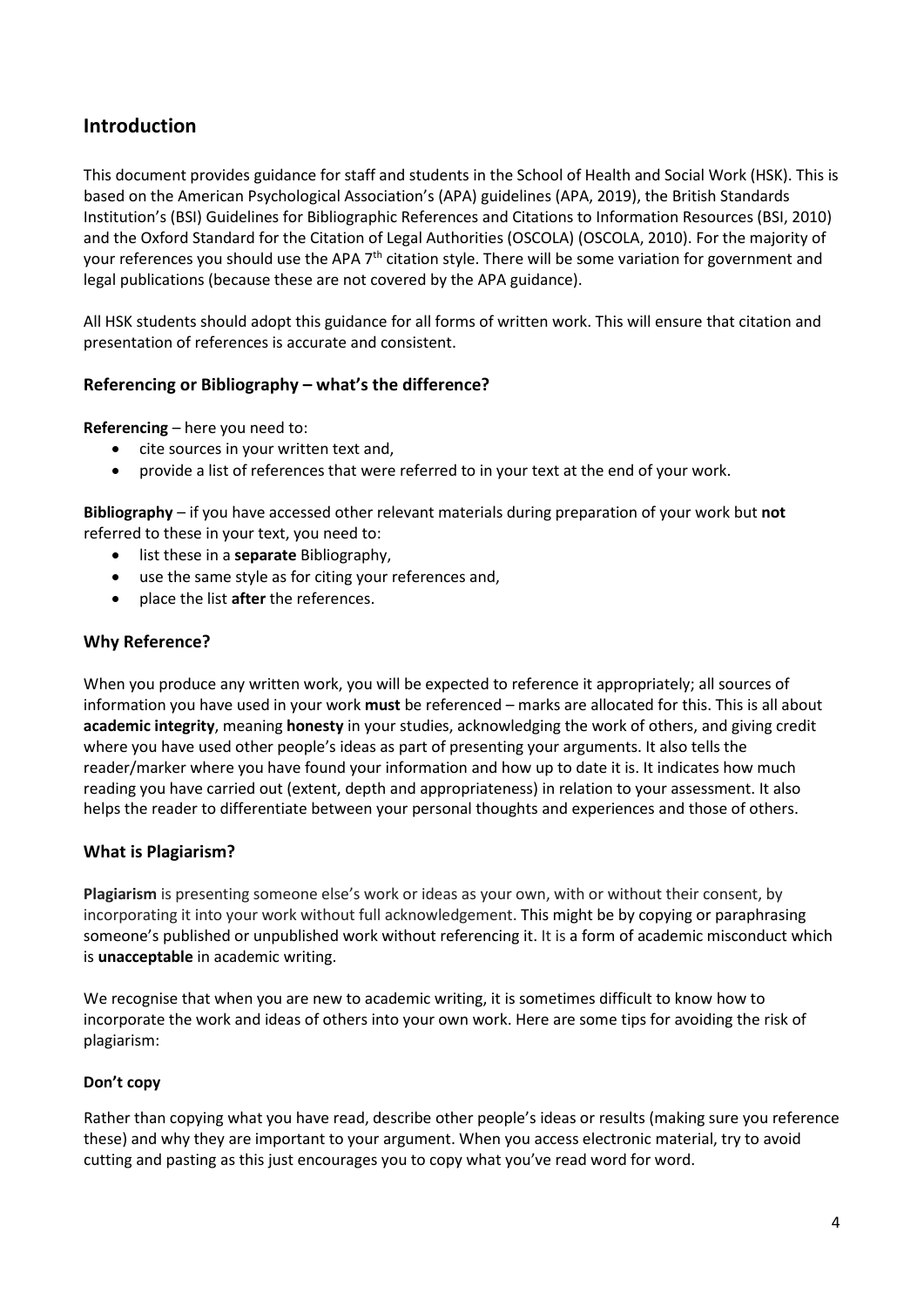#### **Use a range of sources**

Make sure that you read around the subject covered by your assignment. Look at books and journals – don't limit yourself to one source. As you develop your writing skills you will be able to bring together ideas from a range of sources to formulate your own views/opinions and this shows your understanding of the subject.

#### **Develop your own style**

Over your time at university you should work on developing your own style of writing. It is important to try to write concisely and clearly. Draft/write **in your own words** with accurate acknowledgement of any source material you have used, i.e. referenced. If you do use the words of another writer in your work, it will stand out from the rest of your writing. This will mean that your reader will suspect plagiarism.

#### **Keep good-quality notes**

When reading always keep a record of your sources; it is important to make notes. Careful note-taking will help to ensure that you can tell the difference between your own ideas and someone else's. It will also make it much easier to collate your references when writing your assignments. You can keep track of your references using a tool such as EndNote Basic (see below). These strategies will help to ensure that you do not accidentally plagiarise.

#### **Use quotation marks**

The only exception to not using your own words is if you want to quote a short extract from another author's words exactly. You must use quotation marks to indicate that it is a direct quote. These should be minimal and should only include small amounts of text. They should only be used when you are identifying a key idea, i.e:

- if the meaning of the original statement will be lost if you reword it
- the original statement uses especially strong or vivid language
- you are quoting an original term or phrase

Don't forget – if you are using someone else's ideas in your work you need to show this by referencing it.

#### **Use of figures/diagrams/tables**

If using these in your work, they should be devised and produced by you. If you include any graphics/tables from other sources (i.e. if it is absolutely necessary for the piece of work and there is no other way to present the information), you must acknowledge where you obtained this using an accurate reference.

#### **Using Turnitin**

You can use the text-matching software Turnitin™ to help you develop your academic writing skills and to check the originality of your work. This is available through Canvas and your module leader can give you some guidance on this. This software is also used by your tutors to help them to detect academic misconduct including incidents of plagiarism.

If academic misconduct in any form is suspected, it will be reported to the School Academic Information Officer (SAIO).

#### **What if I can't tell if an idea is my own?**

It is easy to accidently repeat a phrase or idea that you have remembered from elsewhere, especially if you are reading a lot and constantly editing and amending your notes. To prevent this, ensure that you use an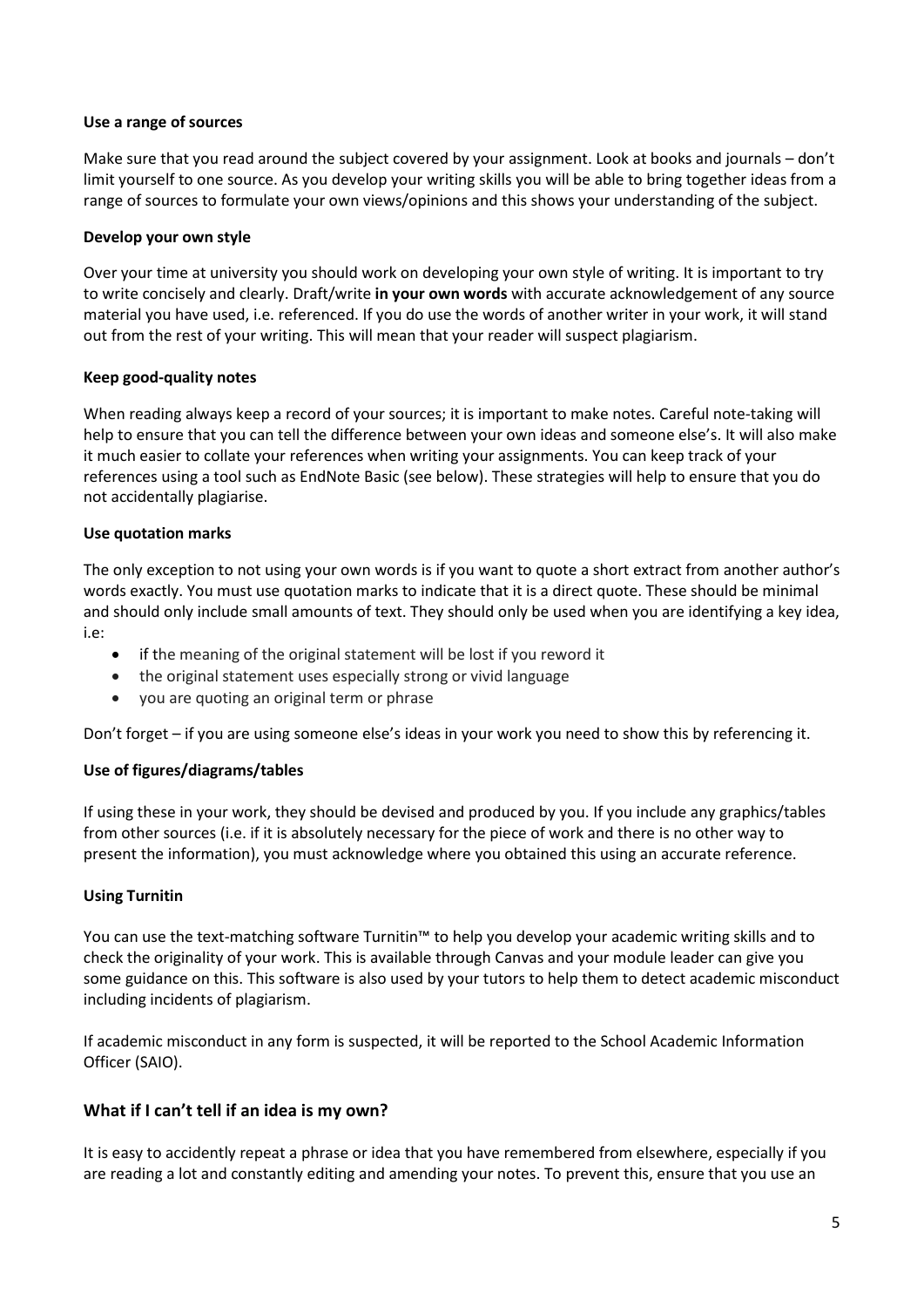organised and systematic approach to your reading and writing. As noted above, record the details of any sources you are using. Write down authors, titles, date, publisher, volume and page numbers, DOI or URL – as soon as you get hold of the book, article, webpage, etc. You might want to use a reference management system (see below). Make your own notes of the ideas you have got from each publication. Highlighting sections of text on a photocopy or cutting and pasting from the web will increase the chances of plagiarism, even if it is unintentional.

#### **Reference Management: using EndNote Basic**

EndNote Basic is a web-based application for reference management. You can create, organise and store references in your own account. You can use these references to develop reference lists and bibliographies, and insert citations in text while writing assignments, theses or dissertations.

To use EndNote Basic you need a user account, which is free for UH students. Once registered, you can access your account from anywhere with an internet connection.

You will then be able to:

- Collect references directly from various online databases, e.g. Scopus, PubMed and CINAHL, or add them manually.
- Format references in a pre-determined citation style, such as APA 7th.
- Import formatted references in text and create your reference list or bibliography using "Cite While You Write" in Microsoft Word.

#### **Please note:**

Although the EndNote Basic reference output looks similar to the format prescribed in the Guidelines, it may not match exactly. It is your responsibility to proof-read and check the format of your references to ensure that the Guidelines are followed accurately.

For more information about using EndNote Basic, including video tutorials, see the StudyNet page: http://www.studynet.herts.ac.uk/ptl/common/LIS.nsf/lis/EndNoteWebandEndNote

#### **Using these Guidelines**

The Referencing Guidelines are divided into two sections:

- 1. How to present your references within the main body of your work (citing within text)
- 2. How to present the reference list (and separate bibliography if used)

Click on the contents list to go straight to the section you need.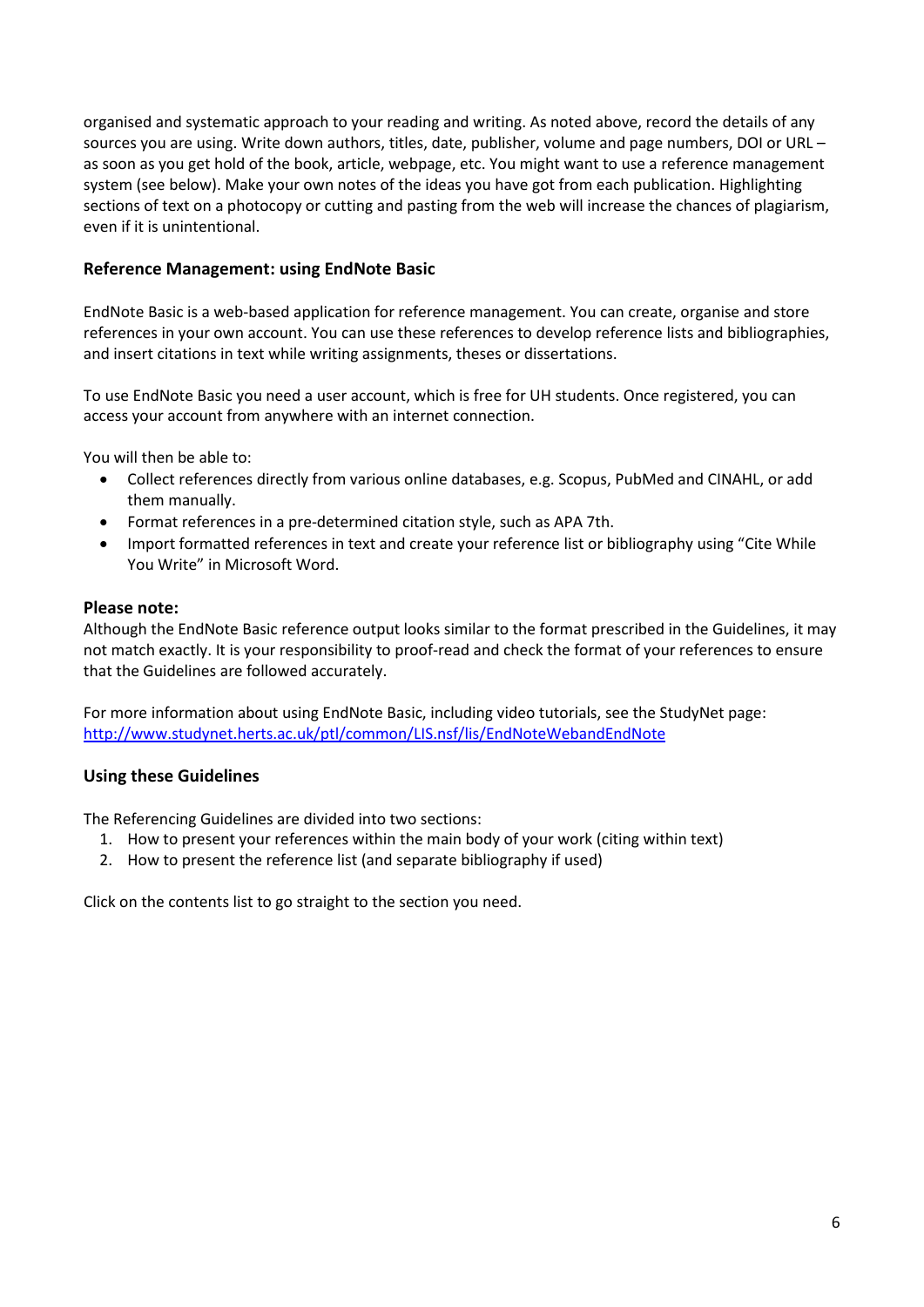### <span id="page-6-0"></span>**Section 1: Citations in the Text**

#### <span id="page-6-1"></span>**1.1 Citing sources in the text**

This guidance describes an author-date style approach where a short in-text citation directs the reader to the full reference in the list at the end of the essay. Each source you cite must be in the reference list and each source in the list must be cited in the text.

The following are examples of:

- referencing material in the text
- referencing the material using a direct quotation
- plagiarism

Please take time to read these examples carefully; if you still are unsure of the difference, please discuss with your tutor/academic skills tutor.

The original text (not from a published source but will be referred to as Fletcher, 2019):

Selection of equipment to prevent pressure ulcers is a complex task. Information about the patient's lifestyle and the environment in which they are to be cared for is as important as the determination of their level of risk. A wide variety of systems are available for both bed and chair allowing for 24 hour provision of equipment. Any patient who is provided equipment for the bed and spends part of the day sat out (whether in a chair or wheelchair) should also have the relevant seating provided as in the sitting position the body weight is supported on a far smaller surface area and is therefore at greater risk.

#### **Correctly citing a reference in the text**

Fletcher (2019) suggests that there are a variety of factors to consider when selecting equipment, amongst which are the patient's lifestyle and care environment.

Or

It is important to address equipment provision in a holistic way; clinical, lifestyle and environmental issues should be considered (Fletcher, 2019). [note name and date separated by a comma]

Tip: Remember to put the full stop **after** the bracketed reference so that the reference 'belongs' to the sentence (see above).

#### **Correctly citing as a direct quotation in the text**

Fletcher (2019) states that "Information about the patient's lifestyle and the environment in which they are to be cared for is as important as the determination of their level of risk" (p. 2).

Or

When working clinically to prevent skin breakdown, "Information about the patient's lifestyle and the environment in which they are to be cared for is as important as the determination of their level of risk" (Fletcher, 2019, p. 2).

Note the use of quotation marks and inclusion of the page number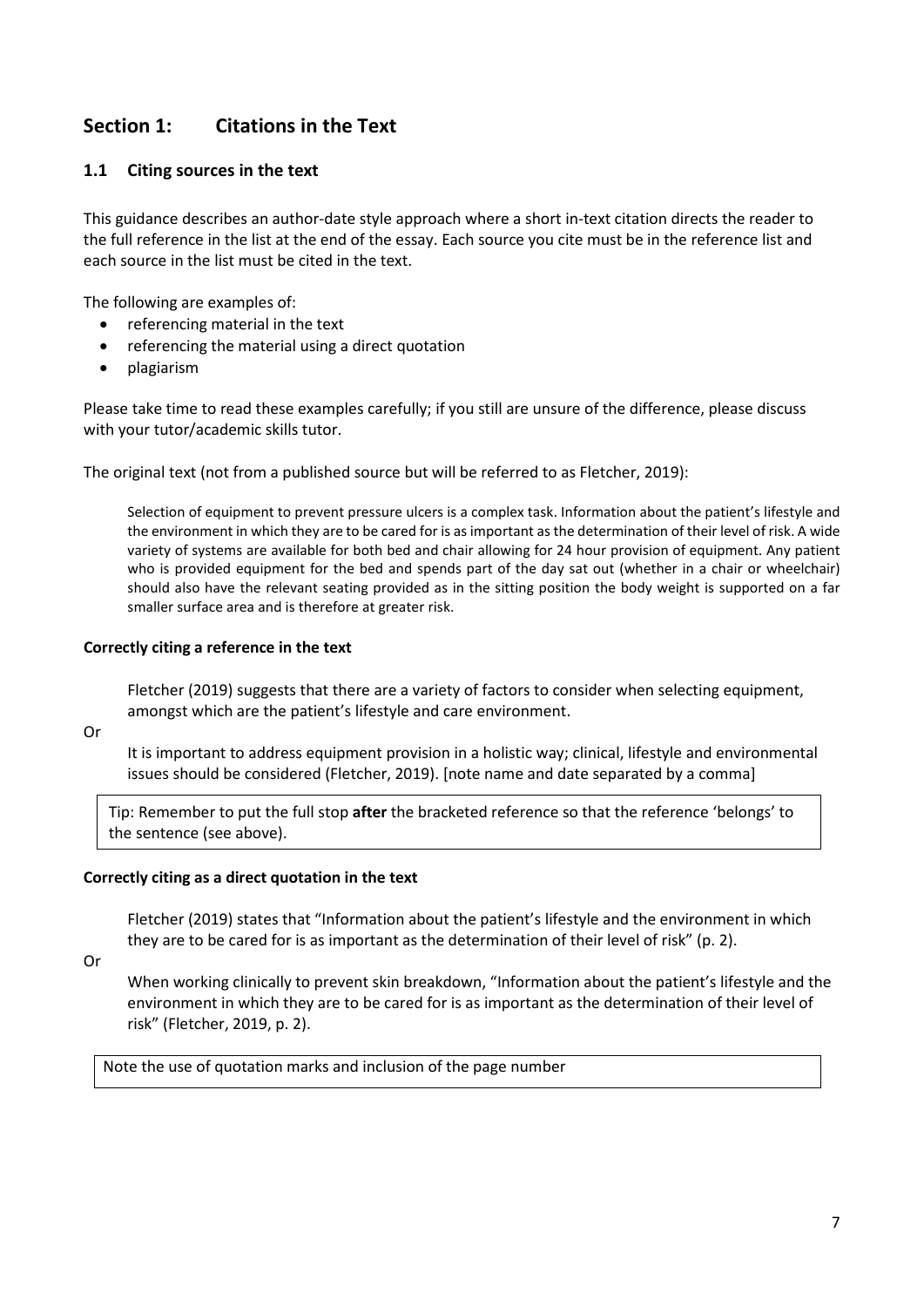#### **Plagiarism**

Mrs X required specialist pressure ulcer prevention equipment. Selection of equipment to prevent pressure ulcers is a complex task. Information about the patient's lifestyle and the environment in which they are to be cared for is as important as the determination of their level of risk.

In this example, sentences have been copied directly from the original text and no reference is made to the original source – this is **plagiarism**.

#### <span id="page-7-0"></span>**1.2 Direct quotations**

A direct quotation of **40 words or fewer** from another author's work is placed in double quotation marks and the **page number(s)** of the quotation is/are included. Single page numbers are denoted by "p.", multiple pages by "pp.".

#### **Example 1:**

Balaskas (1990) states "many women underestimate the sheer hard work, dedication and patience involved in caring for a baby" (p. 13).

#### **Example 2:**

"where full disclosure would inevitably lead to biased responses some degree of covert data collection is feasible, particularly when dealing with sensitive aspects of subjects' behaviour" (Clarke, 1996, pp. 434-435).

Do not include an ellipsis (…) at the beginning and/or end of a quotation unless it is present in the original source.

Some sources will not have page numbers, especially material found on websites, blogs, etc. If you have taken a quote from a source like this, use the word *para* to indicate the paragraph it was taken from.

#### **Example:**

"It is not unusual for patients undergoing palliative radiotherapy to become fatigued easily" (Burke, 2015, para 3).

If you add anything to the direct quotation to improve the reader's understanding, this is included within square brackets.

#### **Example:**

"Many such defects [congenital] are not serious and may go unnoticed for a lifetime" (Tortora & Derrickson, 2008, p.752).

If the direct quotation has more than 40 words, the quotation forms a separate paragraph. It should be indented away from the left margin, double spaced, with no quotation marks.

#### **Example:**

Redman (1976) found the following:

A major purpose of stating objectives specifically is to help the learner understand them and become

self-directive. Self-direction is also served by having the teacher explain the goals and provide a model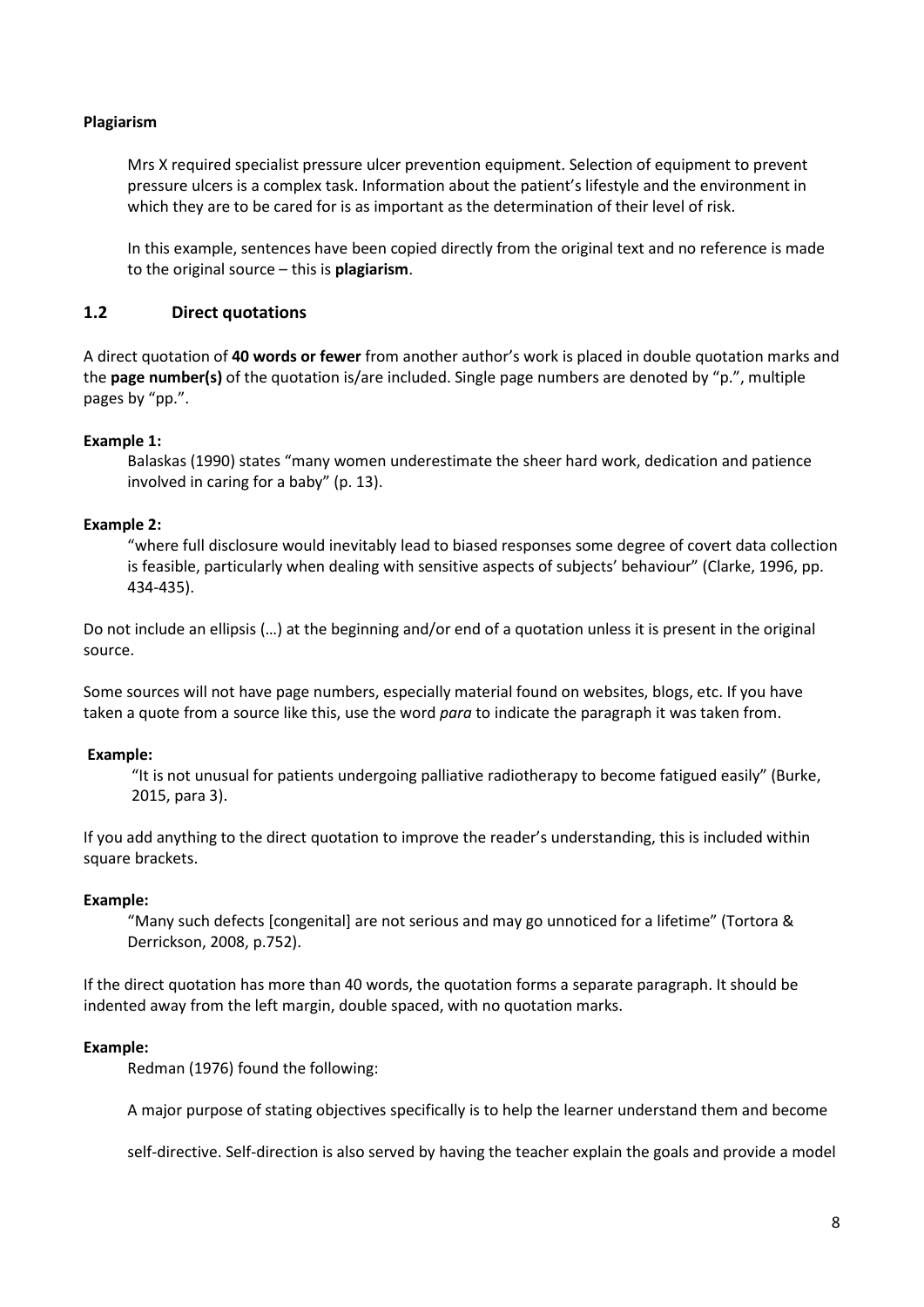of the correct behaviour, as in demonstrating catheter care and indicating what the learner should be

able to do and when (p. 90).

**Note:** 

- You must not include large numbers of direct quotations in your work. This is not your original writing and it uses up valuable words from your assignment word count.
- Use direct quotations as little as possible; they should only be used to emphasise significant points.
- If you do use a quotation, explain why it is there, e.g. how does it link to the rest of the text, what point does it illustrate? Remember, it is important that you explain your understanding of the quotation in its given context.

#### **1.3 Books (non-edited) and journal articles in text: number of authors**

| <b>Number of Authors</b>           | In-text example                                                                   |
|------------------------------------|-----------------------------------------------------------------------------------|
| One                                | <b>First and subsequent citations</b>                                             |
|                                    | Starvation of patients can lead to physiological consequences, which can          |
|                                    | exacerbate anxiety (Thorpe, 2013).                                                |
|                                    | OR                                                                                |
|                                    | Thorpe (2013) maintains that the starvation of patients can lead to physiological |
|                                    | consequences, which can exacerbate anxiety.                                       |
|                                    | OR                                                                                |
|                                    | In 2013, Thorpe stated that                                                       |
| Two                                | <b>First and subsequent citations</b>                                             |
| Cite both names joined             | Bale and Jones (1997) report that the assessment of a wound requires the nurse    |
| with "and" every time the          | to have an underlying knowledge of the factors that may affect the healing        |
| reference occurs in the            | process.                                                                          |
| text.                              |                                                                                   |
| An ampersand (&) is only           | The assessment of a wound requires the nurse to have an underlying knowledge      |
| used when names and                | of the factors that may affect the healing process (Bale & Jones, 1997).          |
| dates are enclosed in              |                                                                                   |
| brackets (parenthetical            |                                                                                   |
| format).                           |                                                                                   |
| Three or more                      | <b>First and subsequent citations</b>                                             |
| In text or brackets, include       | Lake et al. (2014) suggest that health-promoting behaviours are the most          |
| only the surname of the            | significant factors.                                                              |
| first author followed by "et       | 0 <sub>R</sub>                                                                    |
| al." and the year.                 | Health promotion factors are thought to be the most significant (Lake et al.,     |
|                                    | $2014$ ).                                                                         |
|                                    |                                                                                   |
| <b>Exception:</b> if there is more | Cite the surnames of the first authors and as many of the subsequent authors as   |
| than one reference with            | necessary to distinguish the two citations each time the citation is used. For    |
| some of the same authors           | example, if you had entries for the following references:                         |
| and the same date of               | Martin, Butler and Chen (2012)                                                    |
| publication. Cite as many          | Martin, Butler, Jamieson, Ng and Penn (2012)                                      |
| of the surnames as                 | Both could be shortened to simply (Martin et al., 2012) which would cause         |
| necessary to distinguish           | confusion.                                                                        |
| between the different              | The first would, therefore, be cited as Martin, Butler and Chen (2012) OR         |
| publications.                      | (Martin, Butler & Chen 2012) and the second as Martin, Butler, Jamieson et al.    |
|                                    | (2012) OR (Martin, Butler, Jamieson et al., 2012).                                |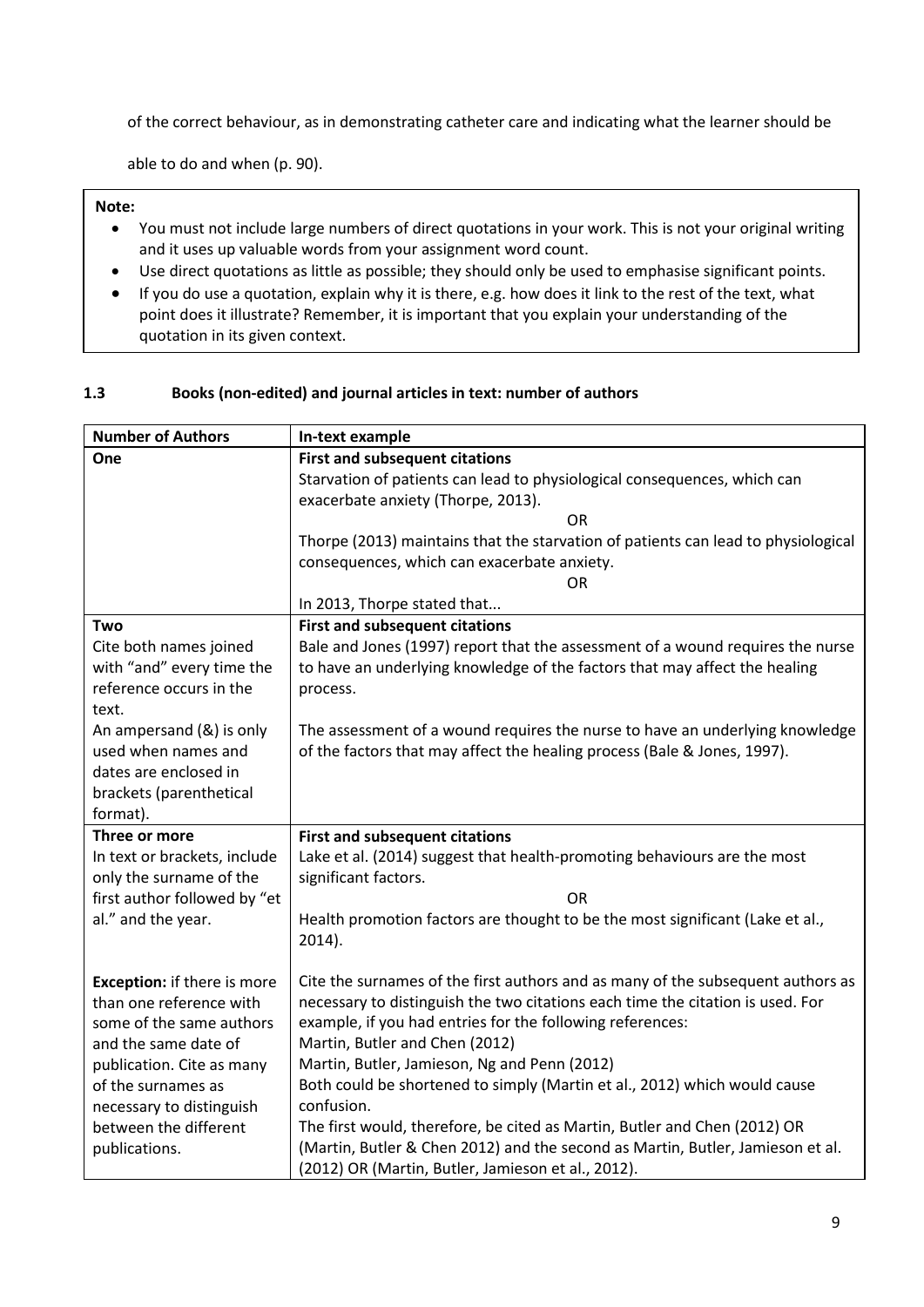**Note:**

Citing references in the main text – join multiple author citations by the word "and". In the reference list or in bracketed citations – join the names by an ampersand: "&".

Main text – Smith and Jenner (2013) identified that the phrasing of work... Bracketed citation – phrasing of work can influence the grade gained (Smith & Jenner, 2013).

When citing the reference in the text, put a full stop after the 'al.' (because it is an abbreviation) plus a comma before stating the year, e.g. Cook et al., 2014.

#### <span id="page-9-0"></span>**1.4 Book (edited)**

If referencing a whole book (i.e. all written by the same author), the reference citation is the same as the examples given above.

An edited book is one where chapters are written by different authors. When referencing a single chapter **only the author(s) of the chapter** is/are cited in the text; the editors are acknowledged in the reference list.

#### **Example:**

Ruston and De Souza (2015) describe the use of a change management team to introduce leg ulcer management guidelines.

#### <span id="page-9-1"></span>**1.5 Dictionary**

#### **Print dictionaries**

Within the text, the author of the dictionary (in the absence of an author then the title) should be given followed by the year of publication.

#### **Example:**

Medial Tibial Syndrome, sometimes also referred to as shin splints, is characterised by pain which occurs over the inner border of the shin (Black's Medical Dictionary, 2010).

If a direct quote (as in a definition), view the information on quotations above.

#### **Example:**

Semantics refers to the "study of meanings" (Merriam-Webster, 2020, p. 450).

#### **Online dictionaries**

Within the text, the author of the dictionary (in the absence of an author then the title) should be given. There is often no date for online sources and so "n.d" should be used in the text.

#### **Example:**

Surgery to remove the medial meniscus of the knee is known as a meniscectomy (Merriam-Webster, n.d.)

#### <span id="page-9-2"></span>**1.6 Author(s) with a compound surname**

Some authors have compound surnames, e.g. von Toller or ter Riet; although the first part of the surname is not capitalised it is an integral part of the surname and would be included in the reference in the text.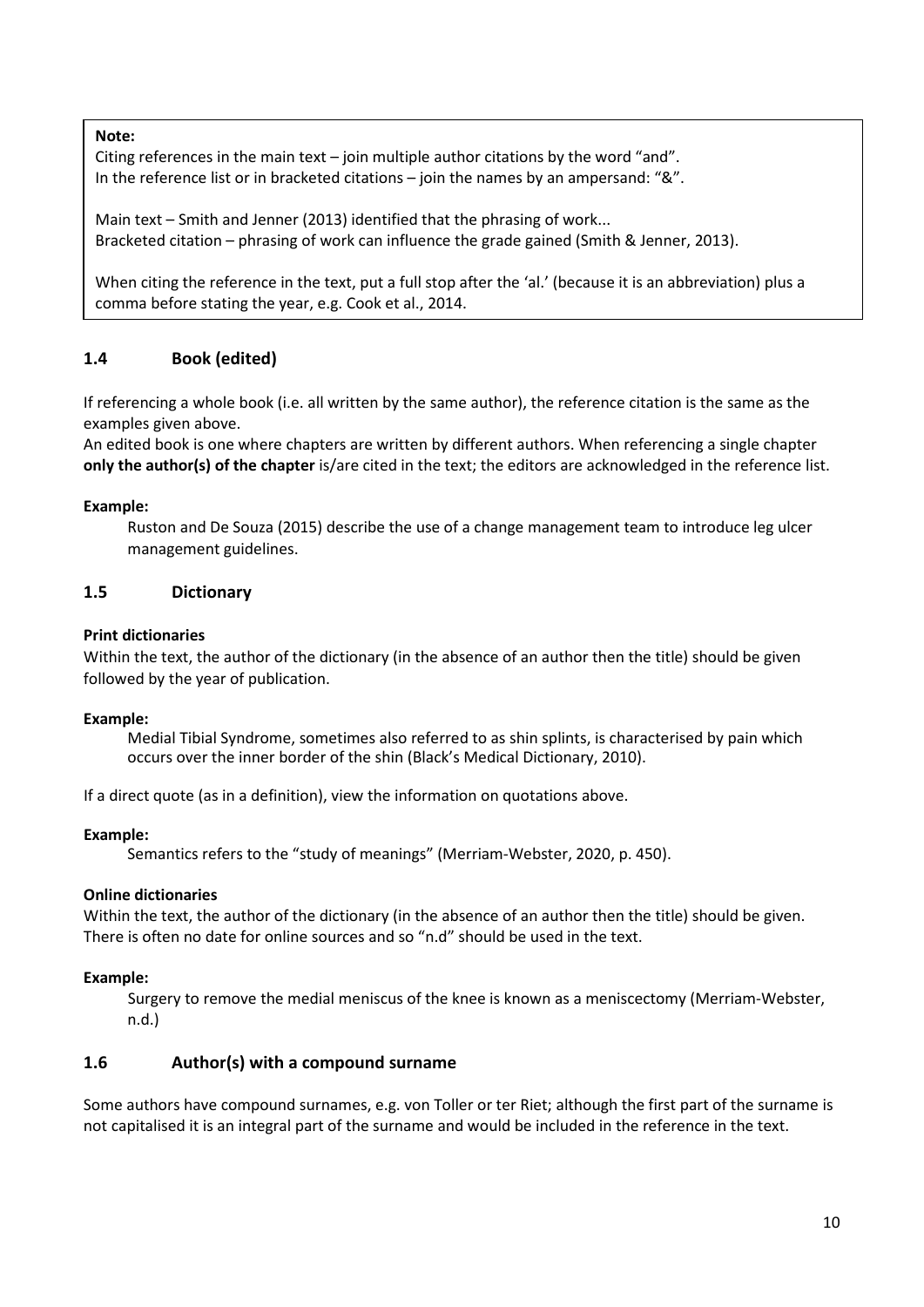#### **Example:**

In a systematic review of diagnostic and screening tests ter Riet (2001) simplified two main issues.

#### <span id="page-10-0"></span>**1.7 Authors with the same surname**

If two or more authors have the same surname but different initials, these initials should be included in all text citations, even if the year of publication differs.

#### **Example:**

J. P. Hammer\* (2014) states that conformity to group norms brings psychological rewards through the acceptance by and support of other members.

The presence of others may sometimes inhibit individual performance (F. Hammer\*, 2009). *\*different year of publication, same surname.*

#### <span id="page-10-1"></span>**1.8 Authors identified as "Anonymous"**

Only use this if the author is specifically identified as "Anonymous". Anonymous citations are rarely suitable for academic pieces of work and should only be used where the purpose of including them is explicitly relevant to the assignment. As with quotes you will need to clearly justify and explain the inclusion of an anonymous citation.

#### **Example:**

Anonymous (2015) identified that timetabling can influence a student's learning experience.

#### <span id="page-10-2"></span>**1.9 Two or more publications**

If two or more documents support your statement, the citations are listed in alphabetical order by the first author's surname and are separated with semicolons.

#### **Example:**

Damage to the perirhinal cortex can cause impairments on delayed non-matching to sample tasks (Farouk et al., 2015; Gaffan & Buckley, 2001; Zola, 2017).

If one of these is the most directly relevant to your point, place this one first followed by a semicolon and the phrase "see also" before the rest of the citations, which should be in alphabetical order – this allows you to emphasise the most recent or important research on the topic.

#### **Example:**

(Zola, 2017: see also Farouk et al., 2015; Gaffan & Buckley, 2001)

Two or more documents by the same author(s) in different years – give the author(s) surname(s) once and then for subsequent work give only the date separated by commas. If an article is in press (i.e. in the process of being published), put this last.

#### **Example:**

Past research (Pritchard, 2005, 2013, in press)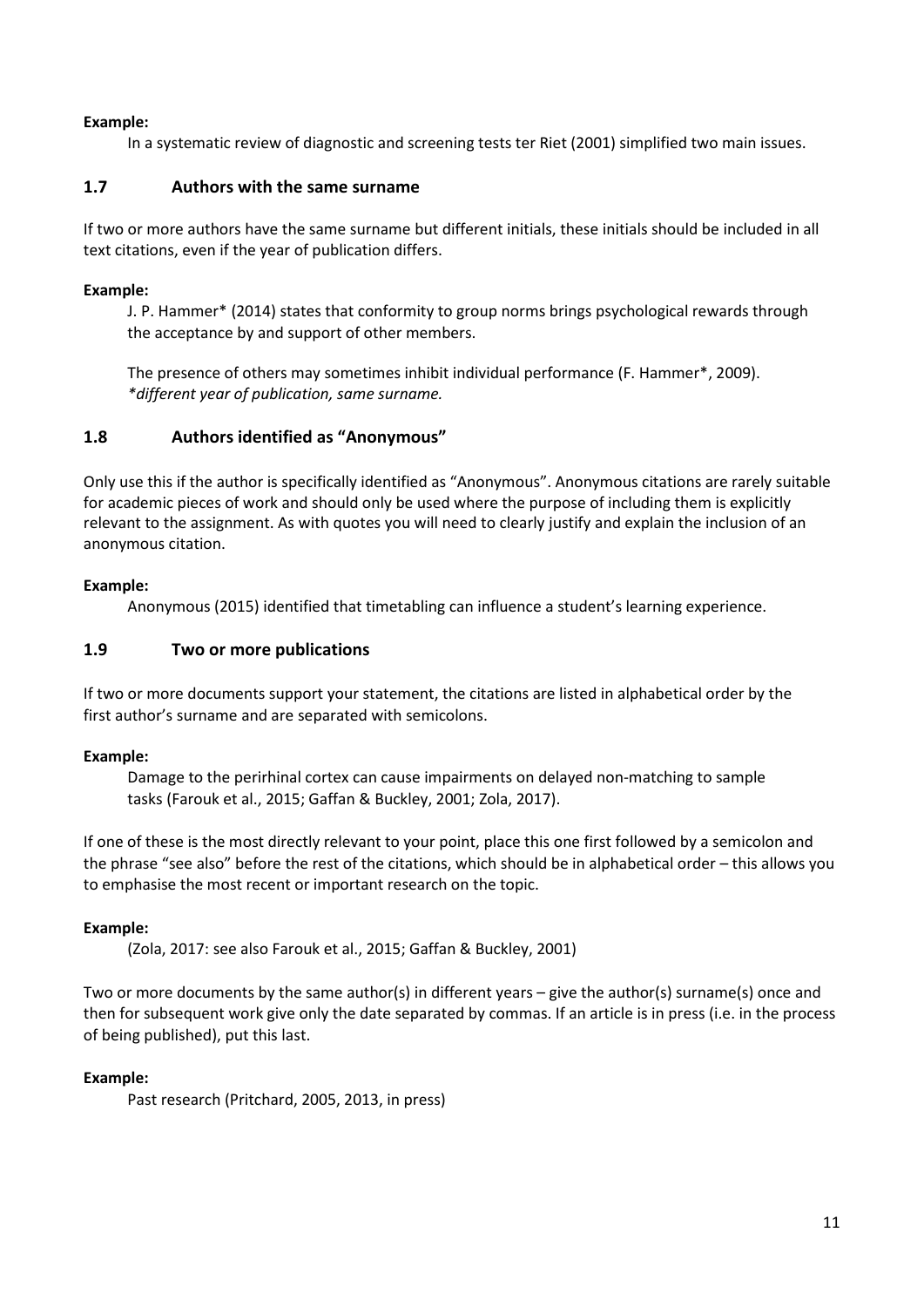#### <span id="page-11-0"></span>**1.10 Two or more publications from the same author(s) in the same year**

If two or more documents have the same author and year, they are distinguished by lower-case letters (a, b, c, etc.) following the year, within brackets. They are ordered by their appearance in the text, i.e. the first article/book cited is "a", the second "b" and so on.

#### **Example 1:**

Williams (2006a, 2006b) states that health professionals must have a clear understanding of physiological principles in order to accurately record both blood pressure and temperature measurements.

#### **Example 2:**

In order to record blood and temperature measurements, health professionals must have a clear understanding of physiological principles (Williams, 2006a, 2006b).

#### **Example 3:**

The focus is on the client (and family/carers) participating in the care process, taking responsibility for self-management to become independent (Chartered Society of Physiotherapy [CSP], 2014a). **Then later in the same paragraph:**

Physiotherapists are autonomous, making decisions and taking actions independently in a professional context and being accountable and responsible for these (CSP, 2014b).

#### <span id="page-11-1"></span>**1.11 Authored by organisation or institution (corporate or group authorship), including confidential trust documentation and the BNF**

Where the publication is not the work of individuals, the name of the organisation/institution should be used with the year of publication.

#### **Example 1:**

Every community nurse should have training in child protection policies and procedures (Institute of Health Visiting, 2019).

#### **Example 2:**

The public, employers, police and other professionals can all raise concerns direct with the professional regulatory body (Health and Care Professions Council, 2010).

#### **Example 3:**

In it is estimated that 500,000 people in the UK have experienced a venom-induced anaphylactic reaction (National Institute for Health and Care Excellence, 2011).

Where group authors are recognised by specific abbreviations or acronyms, this can be introduced in the  $1<sup>st</sup>$ citation and subsequently the abbreviation can be used in place of the full name.

#### **Examples:**

(Institute of Health Visiting [IHV], 2019) becomes (IHV, 2019) (Health and Care Professions Council [HCPC], 2010) becomes (HCPC, 2010) and so on

Where you wish to quote from documents produced by an NHS Trust or similar where the source needs to be anonymised, the following method of citation can be used: (NHS Trust, name withheld, date).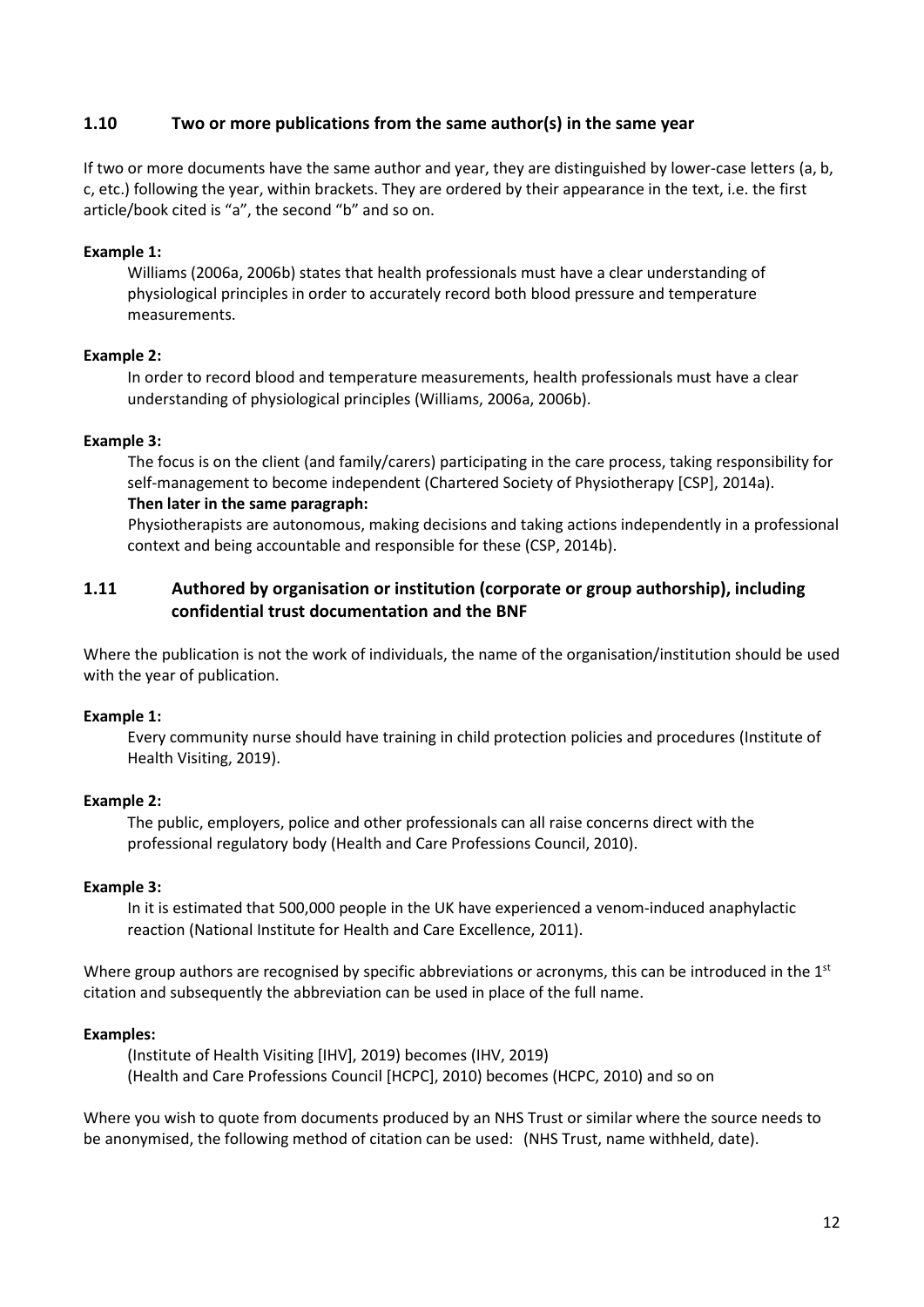#### **Example:**

NHS Trust (name withheld, 2020) reports that they have raised the profile of staff diversity networks; however, in my time there as a student on placement I was not made aware of this work and staff members I asked did not know about the networks.

British National Formulary (BNF) – when accessing this document it is recommended that you do so via the NICE website, [https://bnf.nice.org.uk/.](https://bnf.nice.org.uk/) You may reference in text in the following ways:

#### **Examples:**

<span id="page-12-0"></span>(British National Formulary [BNF], 2021) which would subsequently become (BNF, 2021) (Joint Formulary Committee, 2021)

As this is a website the date of publication is the date the pages were last updated. Where the date is not obvious, click on "View" and the page source to check when last modified. If no publication date is given write "n.d." for no date.

#### **1.12 Government publications**

There is a range of Government publications that you may wish to cite in your work. In citing such material, the author is usually the name of the department which issues the publication, e.g. Department of Health or Public Health England. If you are referencing government publications from more than one country, include the country of origin after the department name.

#### **Example of a Department of Health policy:**

The importance of health to wellbeing has been recognised by the Government (Department of Health, 2014).

#### **Example of a Committee Report:**

There are ongoing debates as to whether social care should be free and funded from taxation, although the Government has ruled this out due to the heavy financial burden on working-age taxpayers (House of Commons Health Committee, 2010).

#### **Example of a Health Service Circular:**

The single assessment process will lead to a more efficient assessment process and more effective care services for older people (Department of Health, 2002).

#### **Example of a Medicines and Healthcare Products Regulatory Agency (MHRA)\* Bulletin (formerly the Medical Devices Agency):**

Trusts should identify medical electrical systems, assess risks and take remedial action as is required (Medicines and Healthcare Products Regulatory Agency, 2012).

\*MHRA is a Government agency

#### **Example of GOV.UK publications:**

Various publications relevant to health and social care can be found on the GOV.UK site. If you cannot find the author on the publication itself, check the webpage; the author and date publication details are usually given in the format shown below: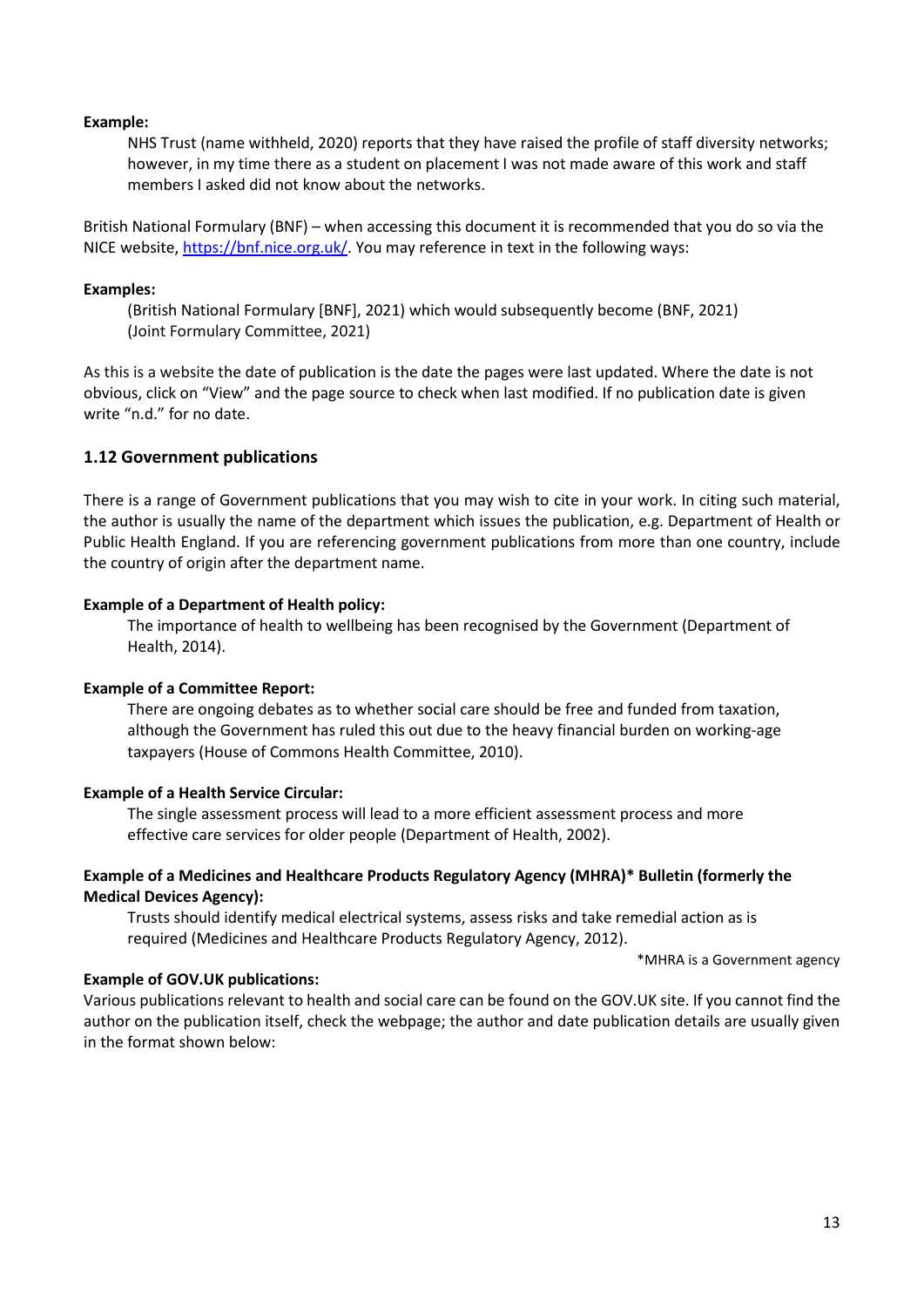# 2010 to 2015 government policy: carers' health

| From:            | Department of Health and The Rt Hon Norman Lamb |
|------------------|-------------------------------------------------|
| First published: | 25 March 2013                                   |
| Last updated:    | 8 May 2015, see all updates                     |

In the screenshot above, the publication title is "2010 to 2015 government policy: carers' health", the authors are the "Department of Health and Lamb, N." and the date of publication is the date of the most recent update which is "2015".

#### **Example:**

The value of caring for the carers has been endorsed at a strategic level and enshrined within Government policy (Department of Health & Lamb, 2015).

Please note: as the APA guidance does not cover UK Government publications, the examples given here are School-specific.

#### <span id="page-13-0"></span>**1.13 Newspaper articles**

To cite material from a newspaper article where the author's name is evident, the author's name and the year of publication are given in the text.

#### **Example 1:**

International research suggests that the use of relatively inexpensive steroids can reduce mortality by 20% in patients hospitalised with Covid-19 (Lovett, 2020).

To cite material from a newspaper where no author is indicated, the name of the newspaper and year of publication is given in the text.

#### **Example 2:**

The first full-time paramedic science degree course in the country was launched with a visit from MP Baroness Helene Hayman (Welwyn and Hatfield Times, 1999).

#### <span id="page-13-1"></span>**1.14 Conference proceedings and publications**

Material cited from published conference proceedings or materials is treated in the same way as books or journals.

#### **Example 1:**

Greenwood and Khan (2016) describe how lasting change was achieved in a busy surgical environment utilising the skills of existing nurse specialists.

When unpublished conference material is cited the citation is as above – the nature of the source, e.g. keynote presentation, poster session, etc., is noted in the reference list.

#### **Example 2:**

Curriculum development requires systematic, advanced planning (Pendleham, 2012).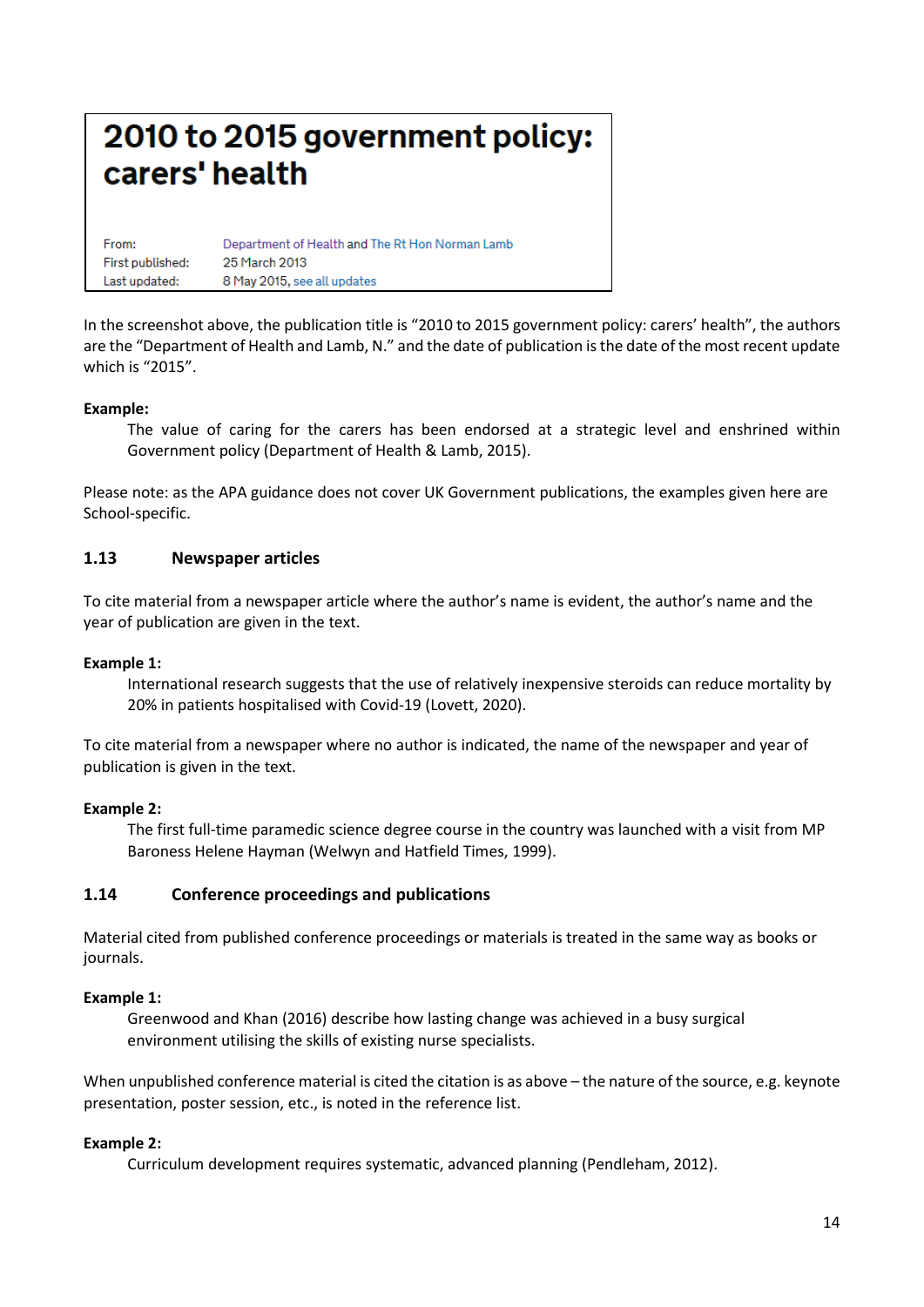#### <span id="page-14-0"></span>**1.15 Media: Film/TV references, videos (including YouTube), radio broadcasts, TED Talks, blogs/podcasts**

When citing **films**, the director should be used in the author element of the reference and the date of production should be used.

#### **Example:**

The film The Theory of Everything follows the story of Stephen Hawking and may provide some insight into the lived experience of motor neurone disease (Marsh, 2015).

If referring to a **TV programme** or series the executive producer should be used in the author element of the reference and the year(s) it was broadcast.

#### **Example:**

The BBC's Mindful Escapes series is aimed at improving mindfulness through a series of short films designed to relax the viewer (Keens-Soper, 2020).

For **radio broadcasts** the announcer is substituted as the "author".

When a **TED Talk** is on the TED website the name of the speaker is used as the author, and use the date provided. This is cited in the same way as a book/journal author. When it is a TED Talk from YouTube, the owner of the YouTube account (in this case TED) is cited as the author, i.e. (TED 2020) or TED (2020).

In general, for YouTube **videos** the name of the account that has uploaded the video is noted as the author.

#### **Example:**

For a video entitled Allied Health Professions: First Contact Practitioners in Musculoskeletal Services uploaded by Health Education England, the in-text citation would be: (Health Education England, 2019).

For citation in the text, **blogs/podcasts** follow the same format as journal articles.

#### <span id="page-14-1"></span>**1.16 Media: CD-ROM**

For CD-ROMs, the author/editor should be given followed by the year and type of medium in brackets.

#### **Example:**

Hawking (2009, CD-ROM) describes his theory of the beginning of the universe.

#### <span id="page-14-2"></span>**1.17 Media: Social (Facebook, TikTok, Instagram, LinkedIn, Online forum, Twitter)**

**Facebook/TikTok post**: use the name associated with the account as the name in the reference with date(s). **Facebook page/TikTok profile**: as above but with no date (n.d.) as the content is designed to change over time.

**Instagram photo/video**: present name of individual or group author as for other references with date(s). **Instagram profile/highlight**: as above but with no date (n.d.) as the content is designed to change over time.

**LinkedIn post**: use the name associated with the account as the name in the reference with date(s). **LinkedIn profile**: as above but with no date (n.d.) as the content is designed to change over time.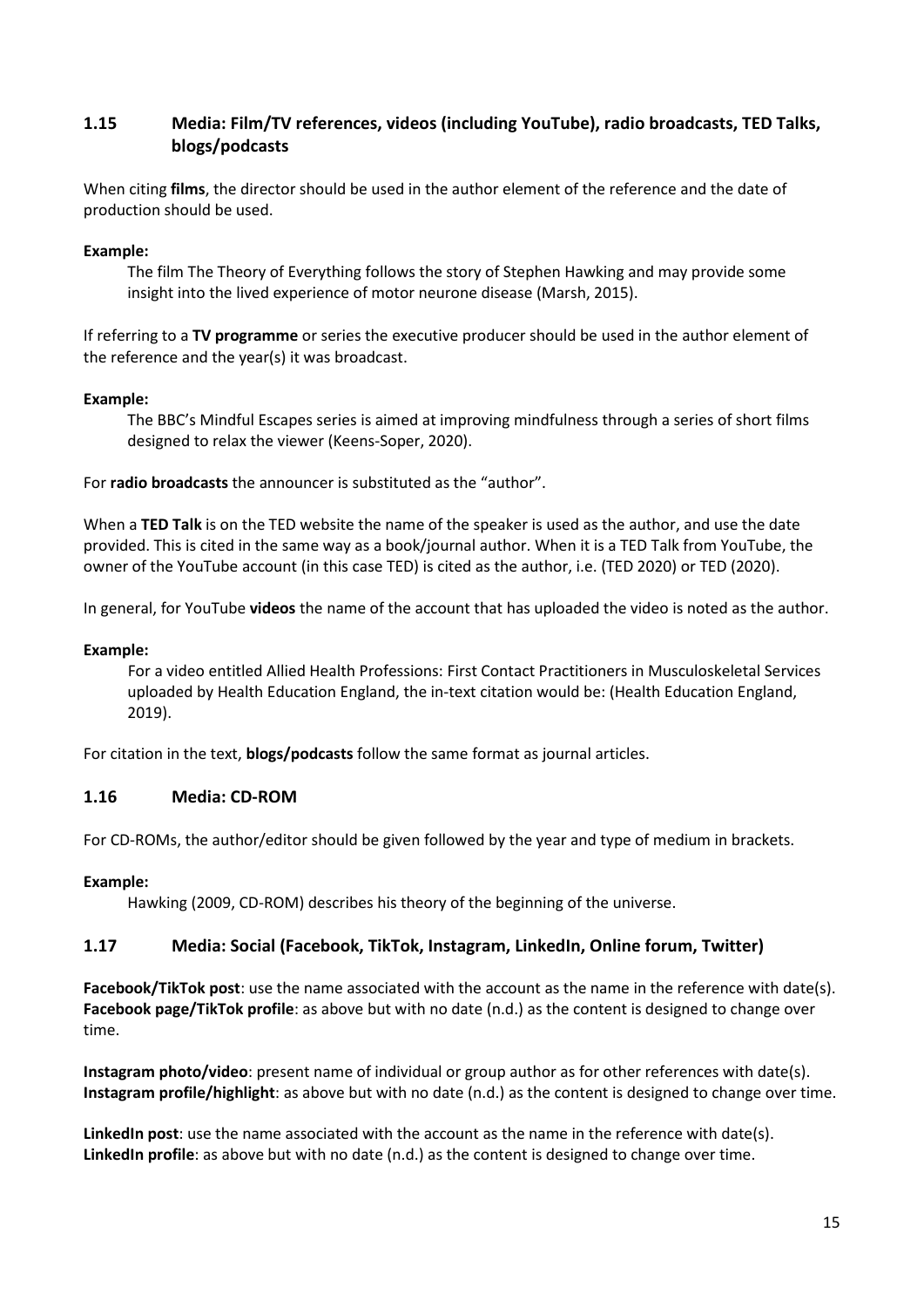**Online forum post/comment**: if the author's real name is known use this and the date, if not use the screen name.

**Tweet:** present name of individual or group author as for other references with specific date of the post. **Twitter moment**: this curated set of stories from Twitter is referenced as above but because the moment is subject to change, the retrieval date must be added in the reference list (see later). **Twitter profile**: author as above but no date (n.d.) as subject to change.

If you paraphrase or quote specific information from social media that your readership will be unable to access, e.g. because of friends-only privacy settings or because the exchange occurred in a private message, cite the content as a personal communication (see 1.22) and do not include in the reference list.

#### <span id="page-15-0"></span>**1.18 Webpages and Websites**

To cite material from the web, the author or organisation, rather than the Uniform Resource Locator (URL), needs to be cited.

#### **Example:**

The university, in responding to the Department of Health's strategy relating to the resistance of antibiotics and other antimicrobial agents, continues to ensure that this and the related issue of antibiotic misuse remain important themes throughout all education programmes (Patel, 2012).

Tip: Take care to assess the credibility of information available on the web, particularly where there is no identifiable author or date of publication. As with all information sources you want to know who wrote it, when it was published and whether or not it has been peer reviewed.

It is **not appropriate** to create references or in-text citations for whole websites. To mention a website in general, however, rather than specific information on the site, provide the name of the website in the text and include the URL in brackets.

**Example:** You might mention that you used a website to create a survey: We created our survey using Qualtrics [\(https://www.qualtrics.com\)](https://www.qualtrics.com/).

If writing online you can link the name of the site directly so that the link has descriptive text: We created our survey using **Qualtrics**.

#### <span id="page-15-1"></span>**1.19 Dissertations and theses (published or unpublished)**

Material cited from theses and dissertations, whether published or unpublished, is treated in the same way as books, journals and documents in the main text.

#### **Example:**

A study was undertaken to explore patients' self-monitoring of postoperative pain (Fordham, 2002).

A thesis or dissertation is considered published when it is available from a database such as ProQuest Dissertations and Theses Global, an institutional repository (a library of digital objects and metadata from a single institution) or an archive.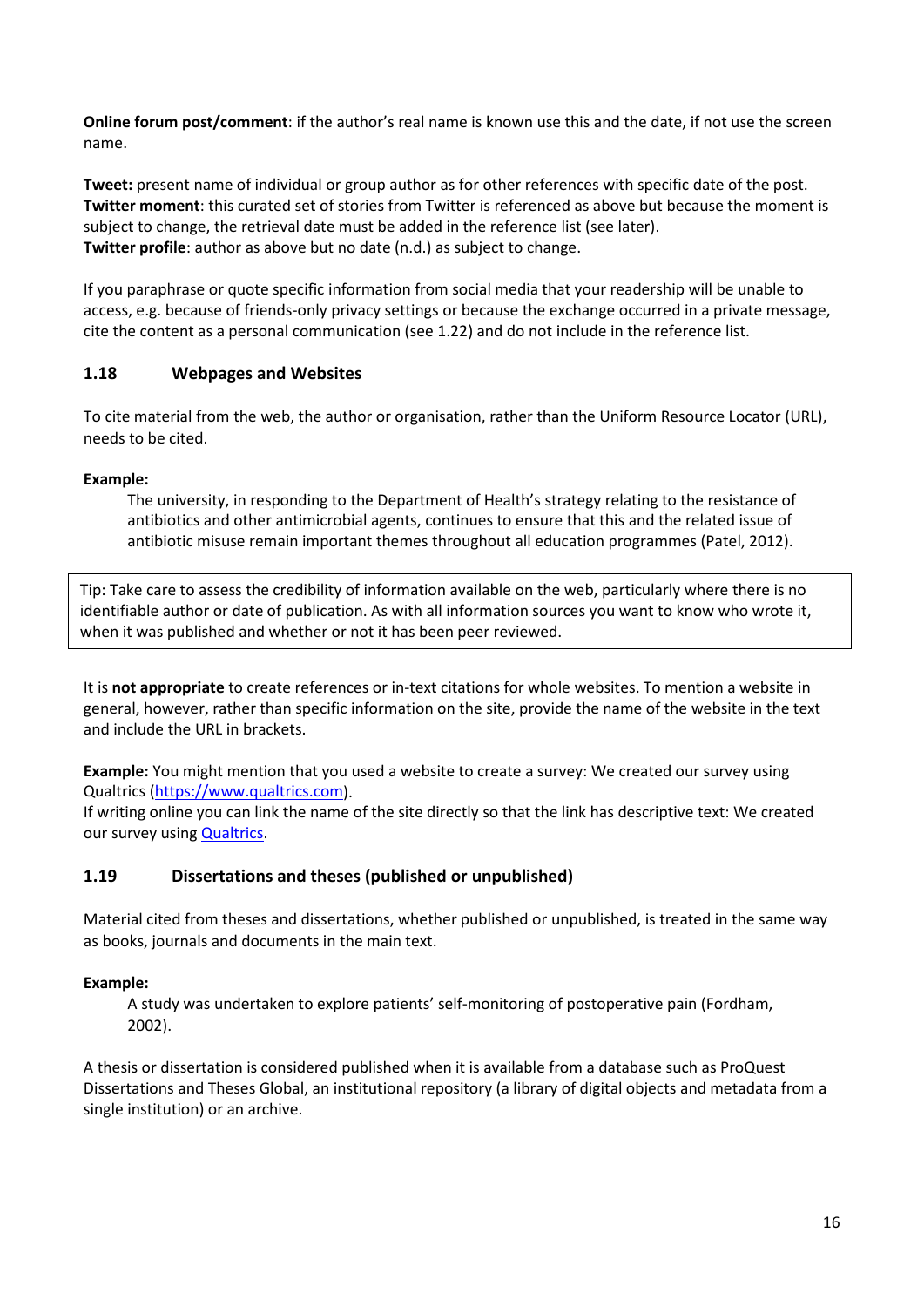#### <span id="page-16-0"></span>**1.20 Religious texts**

Religious works published as books follow the book reference format (Author/date). Religious works published as websites (e.g. the King James Bible) follow the webpage reference format. In the text this would include the date of the original publication and the date when published online separated by a slash. The title should be in italics.

#### **Example:**

King James Bible (1769/2017) OR (*King James Bible*, 1769/2017)

These types of text are usually treated as having no author and the year of original publication may be unknown or disputed. Versions of religious works may be republished, and this is what is used in the reference (see above). Cite a chapter or verse in the text using canonical numbering rather than page numbers.

#### **Example:**

It is arguable that light is one of the most critical sources of energy. Early history refers to the sun as light and in the first book of the Bible it says "let there be light" (*King James Bible*, 1769/2017, Genesis 1:3).

#### <span id="page-16-1"></span>**1.21 Secondary references**

Cite primary sources when possible; use secondary sources sparingly. There may be times when you find something referenced in a book or an article that is so useful or interesting you want to use it in your own work. This might be a citation for another article, or a graph/table taken from another work. When this happens, **you should always try to find and read the original work** and use that as the source. If this is not possible, e.g. the original work is out of print, you can cite it as a secondary reference. Where a secondary reference is unavoidable, it should be cited in the text as follows:

#### **Example 1:**

Winter (1962, as cited in Thomas, 1990) demonstrated that in pigs, superficial acute wounds that were kept moist healed more rapidly.

#### **Example 2:**

In pigs, superficial acute wounds that are kept moist heal more rapidly (Winter, 1962, as cited in Thomas, 1990).

If the year of the primary source is unknown, omit it from the in-text citation.

#### **Example:**

Winter (as cited in Thomas, 1990) demonstrated that in pigs, superficial acute wounds that were kept moist healed more rapidly.

#### <span id="page-16-2"></span>**1.22 Personal communication, e.g. e-mails, private messages on social media**

Personal communication includes letters, e-mails, text messages, personal interviews, private/direct messages and telephone conversations. References to unpublished material or personal communication should be kept to a minimum, since they cannot be followed up by anyone reading your work. Personal communications are not included in the reference list; they are cited within the text only. The initials and surname of the communicator should be given along with as exact a date as possible.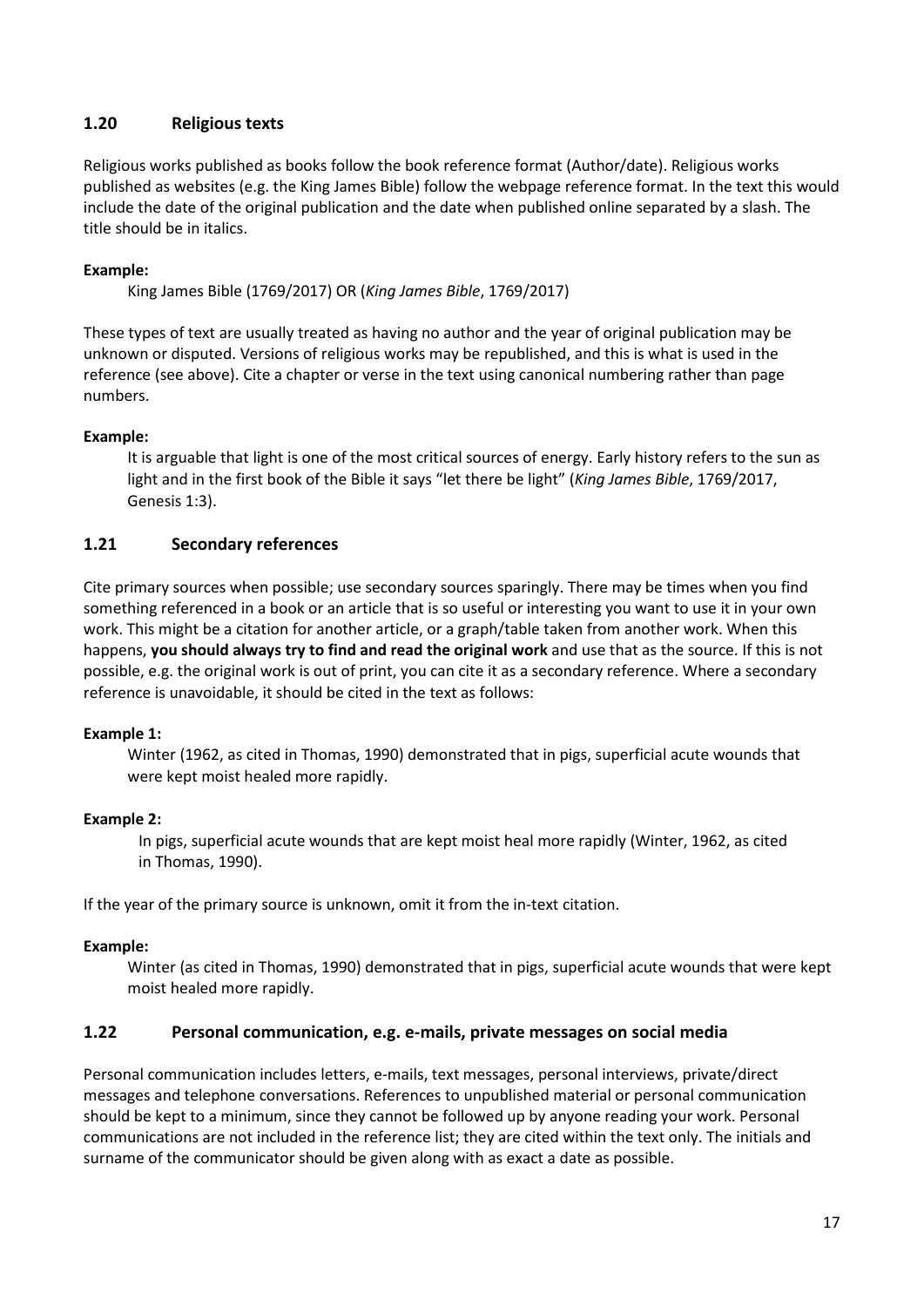#### **Example:**

I have found that a skills laboratory provides a secure environment for the teaching of clinical skills (J. M. Humphries, personal communication, August 1, 2015).

#### <span id="page-17-0"></span>**1.23 Discussion groups/e-mail lists**

If archived then cite as for articles/books, i.e. surname (date). If not archived, then cite as for Personal Communication.

#### <span id="page-17-1"></span>**1.24 Canvas**

Citations from Canvas/StudyNet should be avoided. If you do have an occasion when you wish to cite from this source, it is possible because they are recoverable by the tutor/fellow students who are able to log into the system. They should be cited giving the author(s) of the work and the date as stated on the information (for example some lecturers will put a reference at the bottom of the document saying their name and the date or dates it was updated).

#### **Example:**

Guy (2015) suggests the presence of necrotic tissue may delay wound healing.

#### <span id="page-17-2"></span>**1.25 Company literature/pamphlets/advice sheets**

References to company literature should be confined to essential use only. If it is necessary to cite company literature, the company name should be stated followed by the year of publication. If no date is available, "n.d." should be used. Use of material without a date of publication should be avoided.

#### **Example:**

This company producing medical devices and simulation equipment offers a diverse range of products to meet a wide variety of clinical needs and circumstances (Fielder Medical, n.d.).

#### <span id="page-17-3"></span>**1.26 Unpublished work**

Unpublished work should only be used if necessary, i.e. relevant to the assignment, and justifiable. If used, then cite the author(s) as for journal articles/books. See 1.19 for unpublished dissertations and theses.

#### <span id="page-17-4"></span>**1.27 Legal materials and legislation (including Acts)**

Legal references are complex and only US law is covered in the APA Manual, therefore the following guidance is partially based on the system recommended by the UK's Oxford Standard for the Citation of Legal Authorities (OSCOLA). It is only applicable to students in the School of Health and Social Work.

#### **Acts of Parliament / Statutes**

Acts are also known as Statutes. For both in-text citation and reference list use the short title of the Act and its date. Main words should start with capital letters. Note that the date is part of the title of the Act and so does not need a comma. If you are referring to a specific part of the Act, include the chapter or section number in the citation. If explicit reference is made to the Act it should be cited in the text with the full title, including the year of enactment.

#### **Example 1:**

According to section 2 of the Criminal Justice Act 2003... OR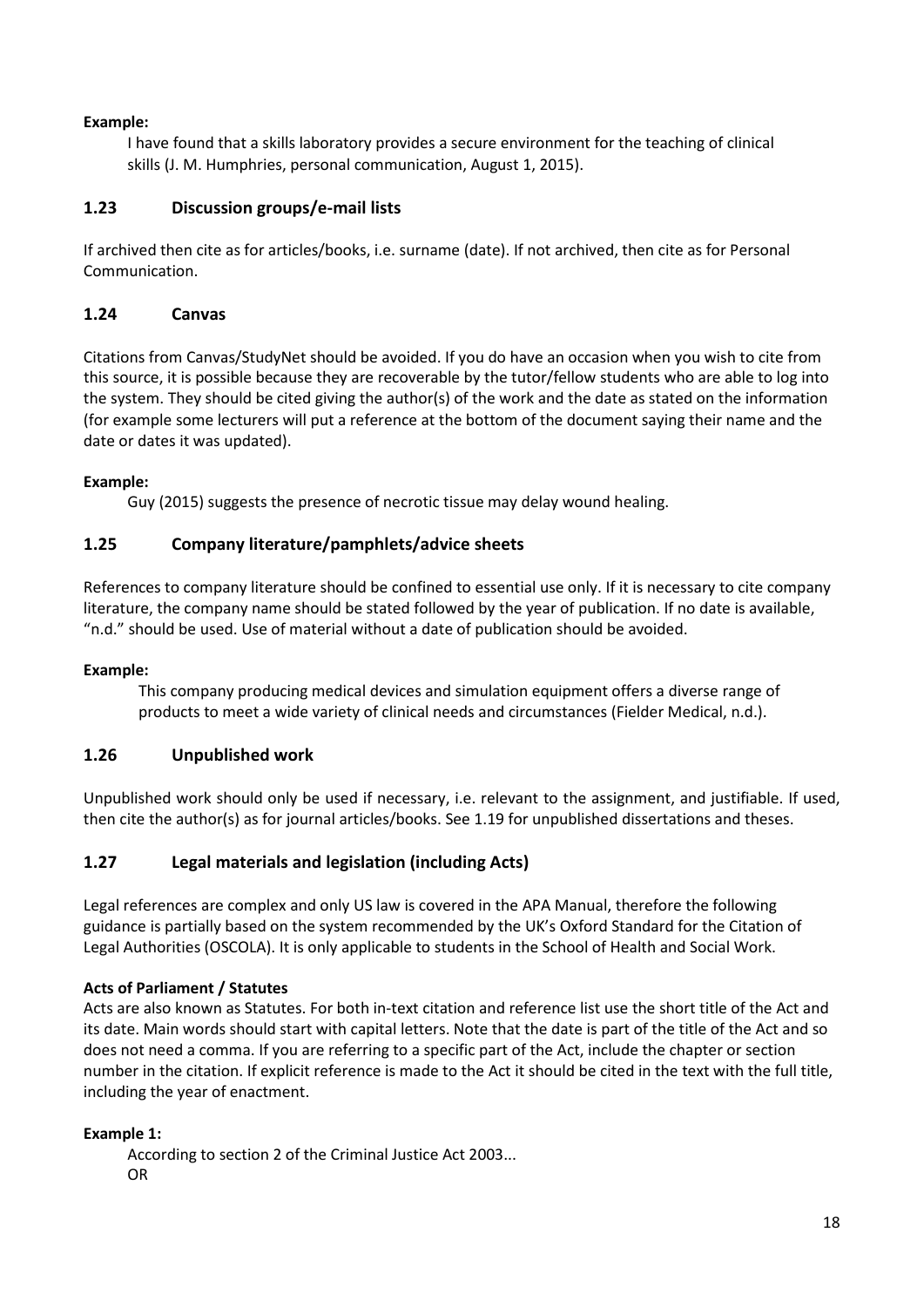The Health Act 2009 c.21 ensures that…

#### **Example 2:**

The Equality Act 2010 was introduced to protect and safeguard the interests of minority groups.

#### **Example 3:**

There is legislation to protect individuals that pose a risk to themselves (Mental Health Act 1983).

#### **Cases**

Use the name of the parties, in italics and separated by v. Put the year of reporting in brackets.

#### **Example:**

*Bolam v Friern Hospital Management Committee* (1957).

#### **Statutory Instruments**

Statutory Instruments are also known as Orders, Rules and Regulations. Cite the title, year of issue in brackets and SI number in square brackets.

#### **Example:**

The draft then became a Statutory Instrument called the National Health Service (Mandate Requirements) (Regulations 2014) [3487].

#### **Bills**

Bills are proposals for legislation heard in both the House of Commons and House of Lords. Include the short title, House of origin in square brackets and date of presentation in parenthesis.

#### **Example:**

… as proposed in the Sexual Offences Bill [HL] (2003).

#### **Command paper**

A command paper is a document issued by the British government and presented to Parliament. Command papers might include white papers, green papers and reports from Royal Commissions and other government bodies.

#### **Example:**

The result was a consultation document in which they presented their recommendations on equitable health care to the Government (Department of Health, CM 9007, 2015).

#### <span id="page-18-0"></span>**1.28 Tables, figures and diagrams**

All tables, figures or diagrams should be labelled. Tables are captioned before/over the table and figures and graphs beneath.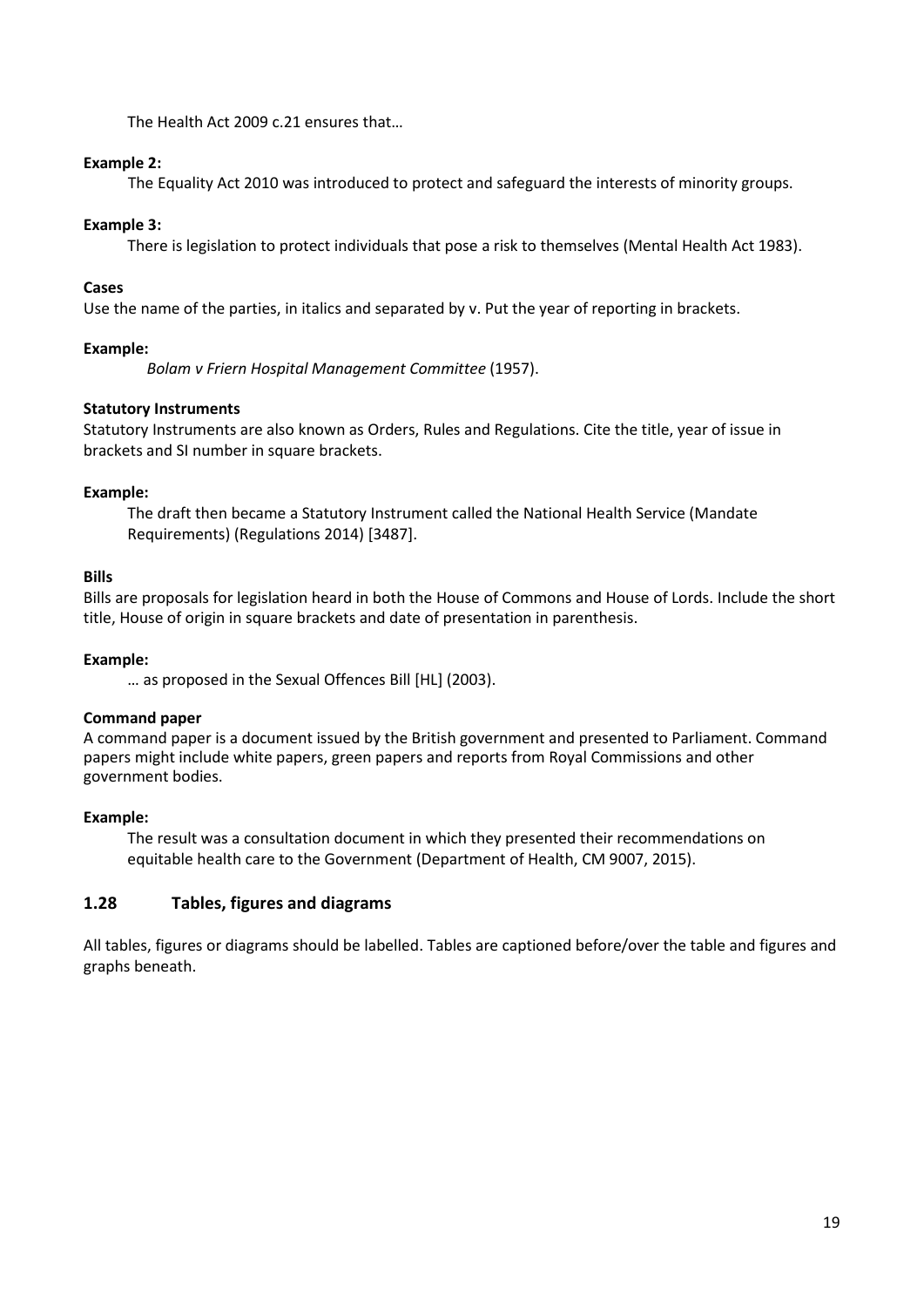#### **Example:**



Figure 1. Numbers of Patients Seen (Royal College of Nursing Scotland, 2010)

If you have only used a few images or tables, you may include the references in the same reference list as your books, journal articles, etc. If you are writing a large piece of work, such as a dissertation or thesis, and have used a lot of illustrative material, you should reference them in a separate List of Figures and/or List of Tables. If you are unsure what to do or of the presentation style required, please check with your tutor or supervisor.

#### <span id="page-19-0"></span>**1.29 Images from the Trust (Radiography students only)**

Radiography students who are using images from their Trust should follow the guidance outlined in their Programme/Module Guide.

#### <span id="page-19-1"></span>**1.30 Images (general)**

Images used in presentations, posters, etc. do not need referencing but the source must be attributed. The following elements should be included in the attribution of an image, if they can be found:

- Title
- Creator name
- Source of the image (usually in the form of a URL to image source page)
- Any copyright information included with image, including type of licence if open source.

For advice on copyright see link below:

#### <https://ask.herts.ac.uk/copyright>

The attribution statement should appear directly below the image as a caption.

For further advice on finding and using images see here:

<https://www.studynet1.herts.ac.uk/ptl/common/LIS.nsf/lis/ImagesVidoeResources6>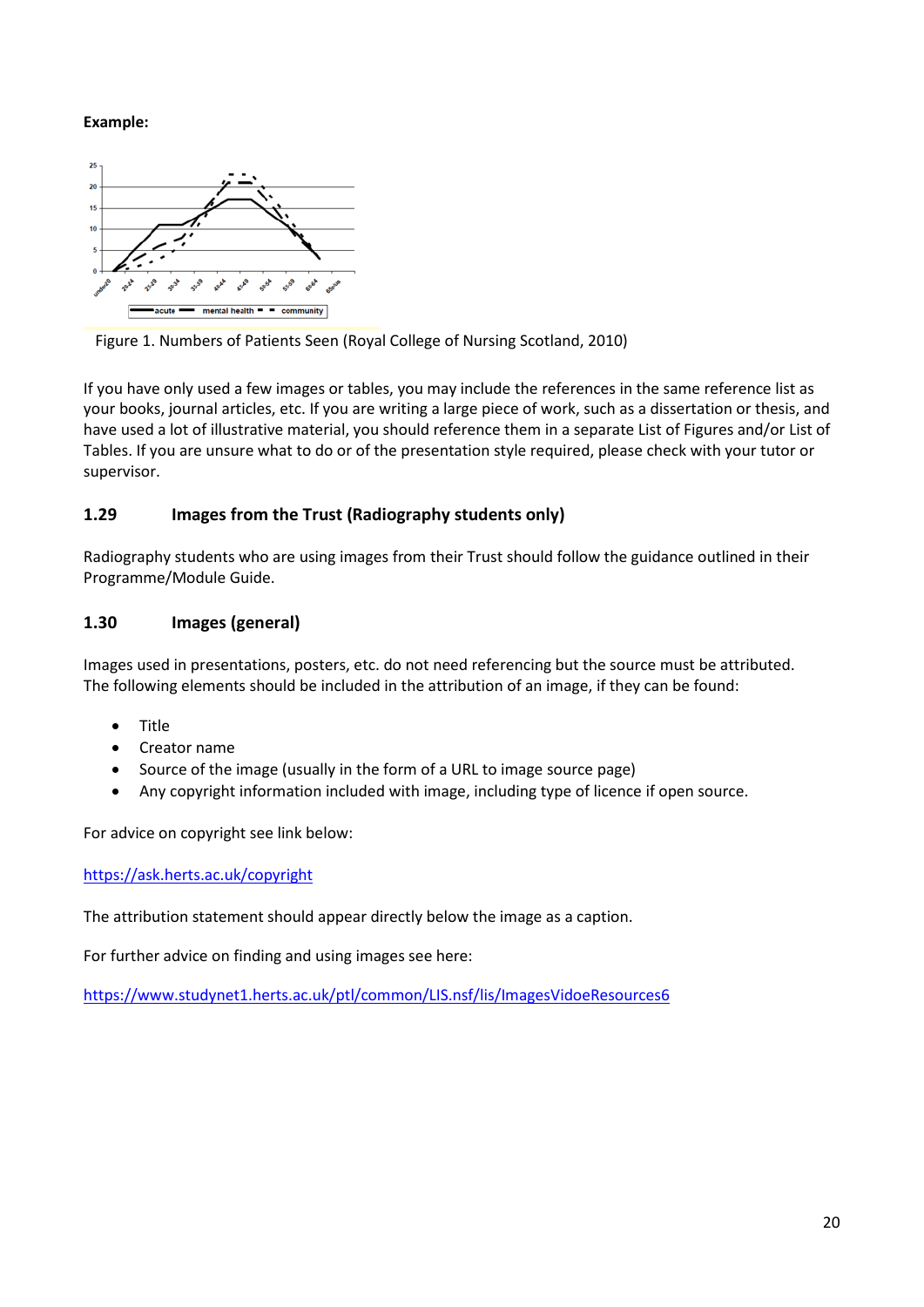### **Section 2: Presentation of a Reference/Bibliography List**

#### <span id="page-20-0"></span>**2.1 General notes**

As noted in the Introduction references are listed at the end of the text, followed by the Bibliography list (if used) **before** any appendices (if there are any). A reference list generally has 4 elements, each of which answers a question:

- **Author:** Who is responsible for this work?
- **Date:** When was this work published?
- **Title:** What is this work called?
- **Source:** Where can I retrieve/access this work?

If you answer these questions you will be able to come up with a reference for any source – it is really important to be consistent.

Important things to note are:

- List the citations in **alphabetical order** of the author's surname.
- Indent the second and subsequent lines of each reference, e.g. 1 cm. To be consistent, use the hanging indent facility in Microsoft Word.
- If there is more than one reference by the same author, list these in chronological (date) order.
- Do not include anything in your reference list that you have not referred to in your text.
- Use the abbreviation(s) "Ed." or "Eds." for Editor/Editors. For the edition, use "ed." note the difference in capital usage.
- When writing a book or journal title, the first word following the colon should be lower case if the words after the colon do not stand on their own as a complete sentence. If the following phrase can stand alone (is independent), you may choose to use a capital or not; both uses will count as correct.
- When a work has a DOI, the DOI should always be used instead of a URL.
- When a work has no DOI, the URL is not needed if you read the work in print or accessed it via a database (as many students and researchers do for journal articles and book chapters).
- When a reference does include a URL (e.g. typically online-only sources such as tweets), the full URL is usually fine.
- For long and complex URLs, when a shortened version would be more readable and make the reference shorter, a shortened URL is an option. The shortened URL a student creates for a reference in a paper due imminently is very likely to work for the period of time needed by that student and the marker. If you choose to use a short URL, it may be best to stick with well-known services (e.g. bitly, perma.cc) or the short URL that is provided by the site of the long URL (e.g. Amazon provides amzn.com links for its URLs – use amzn.com/ and the ISBN or ASIN number to create a link).

#### <span id="page-20-1"></span>**2.2 Direct quotations**

If you have used a direct quotation in a text, the basic order of your citation in the reference list is the same as the examples given for books and journal articles. When quoting from a book you do not include the page in the reference list because you have already included it in the text at the point of citation.

#### <span id="page-20-2"></span>**2.3 Books (non-edited)**

The basic order of elements for non-edited books is: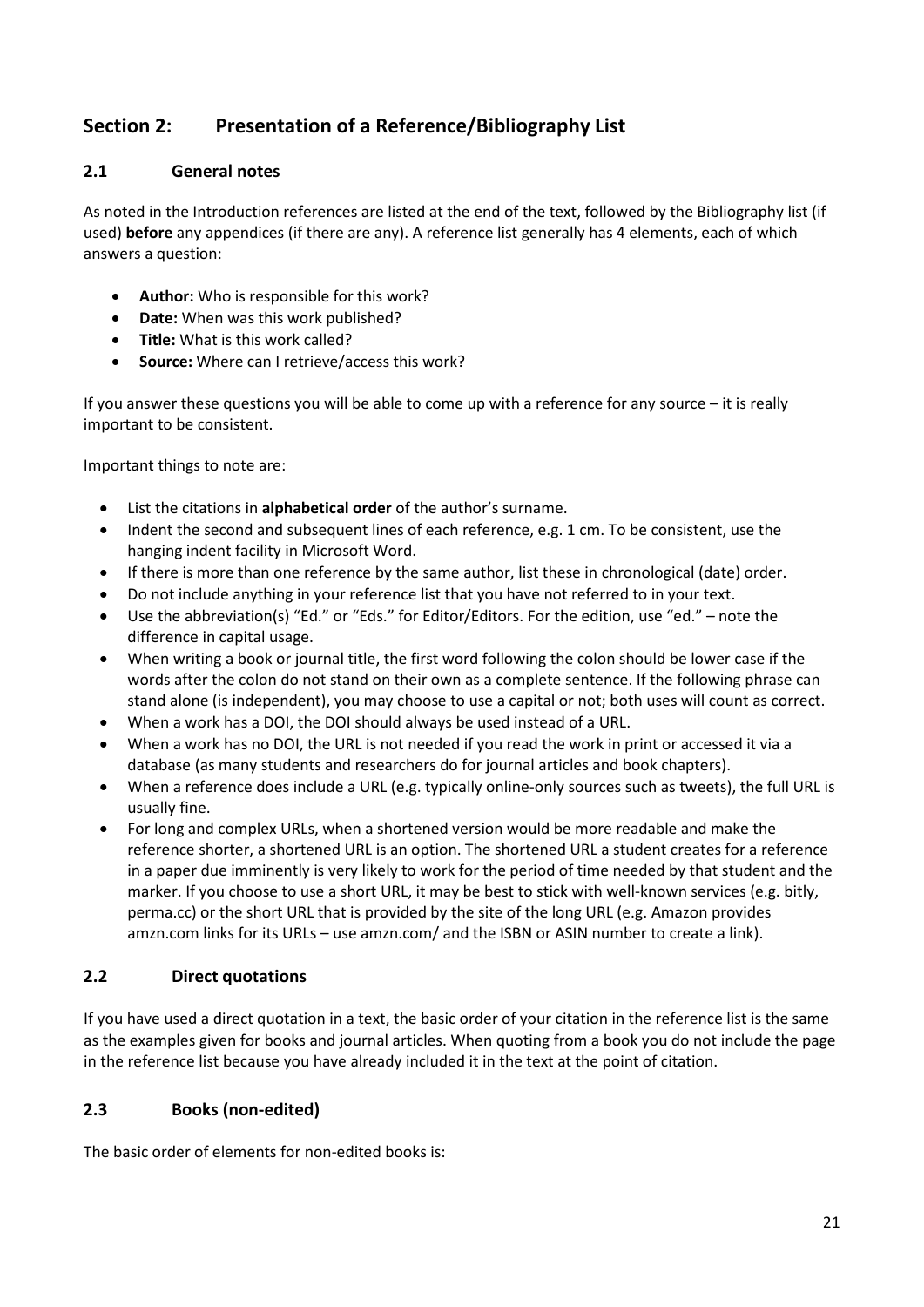| Author's surname and initials separated by a comma and                 | Collen, A.                                        |
|------------------------------------------------------------------------|---------------------------------------------------|
| followed by a full stop                                                |                                                   |
| Year (in brackets) followed by a full stop                             | (2017).                                           |
| Title In italics and lower/sentence case, i.e. only the first word     | Decision making in paramedic                      |
| begins with a capital letter; followed by a full stop unless including | practice.                                         |
| edition                                                                |                                                   |
| <b>Edition</b> – only include if not a first edition (in brackets and  | This is a 1 <sup>st</sup> edition so not required |
| abbreviated to "ed.") followed by a full stop                          | but if the 2 <sup>nd</sup> edition it would be    |
|                                                                        | referenced $(2^{nd}$ ed.).                        |
| Publisher or equivalent followed by a full stop                        | Class Publishing.                                 |
| <b>DOI</b> (if present)                                                | None present for this book                        |

Use the same formats for both print and ebooks – do not include the format, platform or device (e.g. Kindle) for ebooks in the reference.

#### **Example 1:**

Jackson, L. M. (2019). *The psychology of prejudice: from attitudes to social action* (2nd ed.). American Psychological Association. <https://doi.org/10.1037/0000168-000>

#### **Example 2:**

Collen, A. (2017). *Decision making in paramedic practice.* Class Publishing

#### **You do not need to include the publisher location.**

#### <span id="page-21-0"></span>**2.4 Books (edited)**

An edited book is one where chapters are written by different authors. If referencing the whole book, the basic order of elements is the same as the examples given above but include the abbreviation "(Ed.)", or "(Eds.)" for multiple editors.

#### **Example:**

Porter. S. (Ed.). (2013). *Tidy's physiotherapy* (15<sup>th</sup> ed.). Churchill Livingstone.

When referencing a single chapter this should be done using the author of the chapter. The title of the chapter needs to be given alongside the book in which it is published. Start with the author(s), then the year of publication in brackets followed by the title of the chapter followed by a full stop. Then the word "In" followed by the editor(s) and title of the book in *italics*, then the page numbers of the chapter in brackets followed by a full stop. Finally, the publisher should be given – **do not** include place of publication. **N.B.** for the editors in this instance the initials come before the surname.

#### **Example 1:**

Ruston, A. & Lawes, M. (1999). The management of leg ulcers in the community: A multi-disciplinary experience in primary care. In D. Humphris & P. Littlejohn (Eds.), *Implementing clinical guidelines: a practical guide* (pp. 63-75). Radcliffe Medical Press.

#### **Example 2:**

Botham, I. T. & Argyle, M. (1972). Staring you in the face. In M. Thatcher (Ed.), *If it had teeth: Fifteen years of research into non-verbal communication* (pp. 315-337). Academic Press.

"Fifteen" is capitalised here because the phrase after the colon can stand on its own.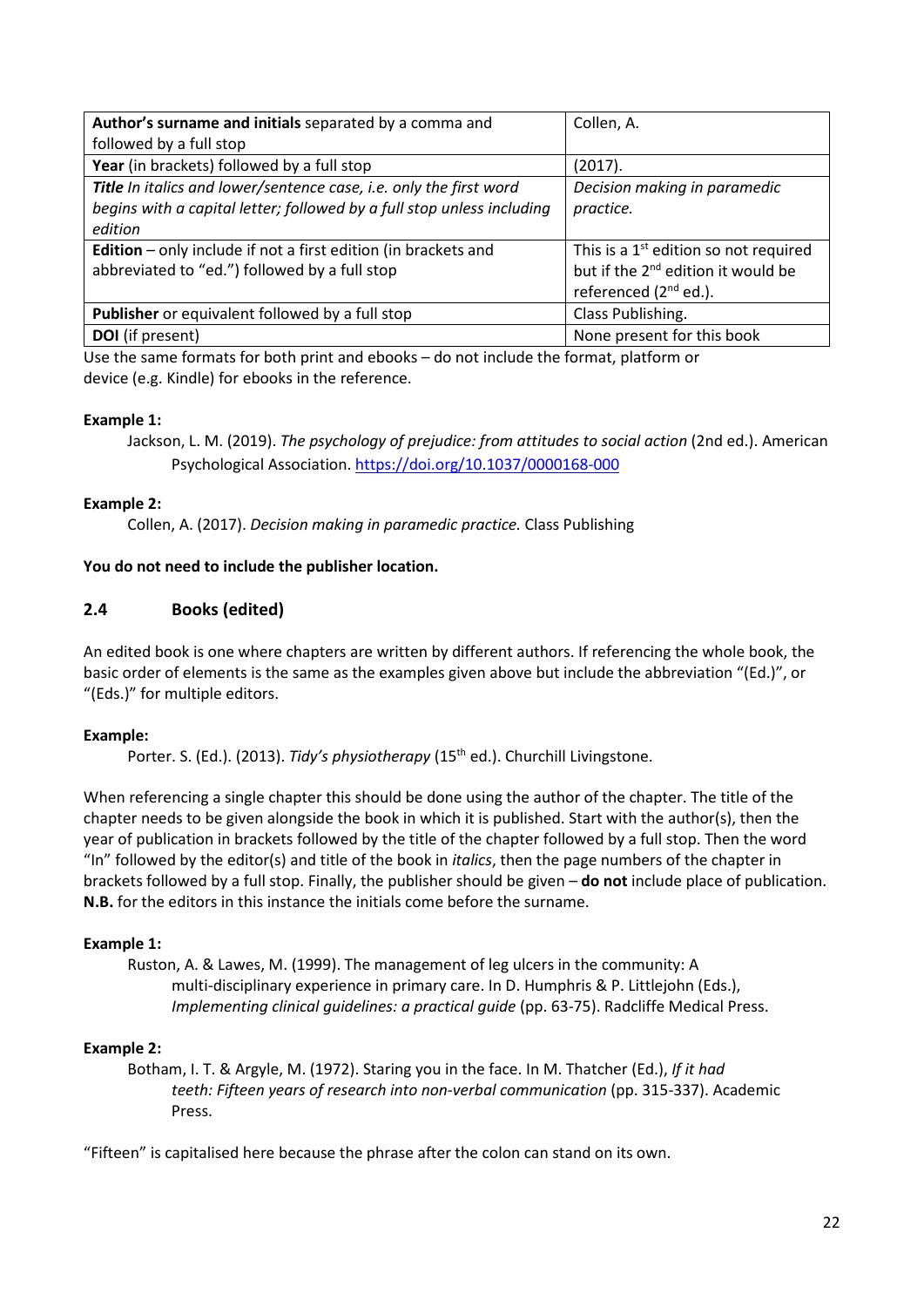In the information about the book, if using a later edition, this information goes into the brackets with the page numbers, e.g. (3rd ed., pp. 212-255).

If the book has a DOI this should be included in the reference.

#### **Example:**

Balsam, K. F., Martell, C. R., Jones, K. P., & Safren, S. A. (2019). Affirmative cognitive behavior therapy with sexual and gender minority people. In G. Y. Iwasama & P. A. Hays (Eds.), *Culturally responsive cognitive behavior therapy: practice and supervision* (2nd ed., pp. 287-314). American Psychological Association. https://doi.org/10.1037/0000119-012

#### <span id="page-22-0"></span>**2.5 Books (ebook)**

The author/editor, year, title and edition order is the same for electronic books (ebooks) as for nonelectronic books. There is no need to note the format, platform or device. Note the publisher and the DOI if available, or shortened URL (see 2.1 for more information on this).

#### **Example 1:**

```
Green, C. (2019). Incivility among nursing professionals in clinical and academic environments: 
Emerging research and opportunities. IGI Global. https://doi.org/10.4018/978-1-5225-7341-8
```
#### **Example 2:**

Thorn, B. E. (2017). *Cognitive therapy for chronic pain: A step-by-step guide* (2nd ed.). The Guilford Press. amzn.com/B074PYB361

In essence ebooks are cited in the same way as print books.

#### **Note:**

The Digital Object Identifier [DOI] uniquely identifies the resource so should always be included in the reference where available. Other unique identifiers are ISBN, ASIN, ISMN and ISRC.

Remember, your tutor should always be able to access the source you have worked from in order to verify your comments. If you are in any doubt about using a difficult-to-trace source please ask your module leader for advice prior to submission.

#### <span id="page-22-1"></span>**2.6 Dictionary/thesaurus/encyclopaedia**

When a stable or archived work is cited, no retrieval date is required.

- Author
- Date in brackets (if available)
- *Title (sentence case, in italics)*
- Translation/Version/Edition in brackets
- Publisher

#### **Example:**

Macpherson, G. (2010). *Black's medical dictionary* (39<sup>th</sup> ed.). A&C Black Publishers.

If there is no author, put the title first and the date after it (or after the brackets giving the edition, if they are there).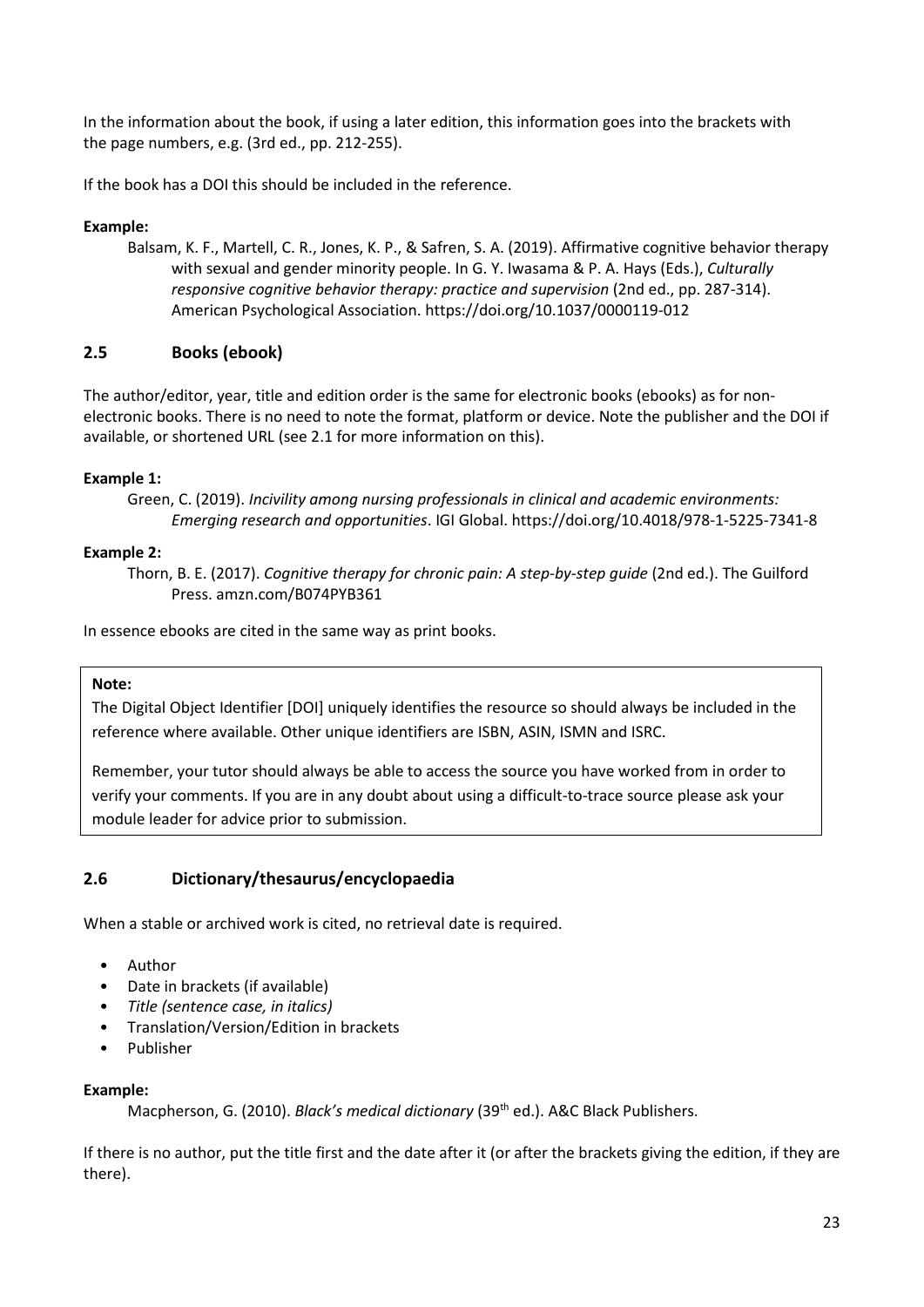If you are using an online reference source that is continually updated, use "n.d." as the year of publication and include the date that you retrieved it.

#### **Example:**

#### <span id="page-23-0"></span>**2.7 Journal articles**

When a reference originates from a journal article the basic order of elements is:

| Author's surname and initials separated by a comma and followed by         | Pront, L. & Gillham, D.                  |
|----------------------------------------------------------------------------|------------------------------------------|
| a full stop                                                                |                                          |
| Year (in brackets) followed by a full stop                                 | (2017).                                  |
|                                                                            |                                          |
| Title of article in lower/sentence case followed by a full stop            | Supervisor expertise to optimise         |
|                                                                            | learner: preceptor ratios.               |
|                                                                            |                                          |
| Title of the journal in italics and title case, i.e. each word begins with | <b>Medical Education</b>                 |
| a capital letter                                                           |                                          |
| Volume number in italics $-$ this is separated from the title by $a$       | <b>Medical Education, 51</b>             |
| comma                                                                      |                                          |
| Issue number not in italics but presented in brackets, followed by a       | Medical Education, 51(2),                |
| comma                                                                      |                                          |
| Page numbers of the article; page numbers are not preceded by "pp."        | Medical Education, 51(2), 126-129.       |
| as they are for book chapters, but are followed by a full stop             |                                          |
| DOI (digital object identifier): add at end if available. If a DOI is not  | https://doi.org/10.1111/medu.13237       |
| available and the article was retrieved online, use the URL of the         |                                          |
| journal homepage.                                                          |                                          |
| DOI should not be used in place of volume/issue/page except when           |                                          |
| used for Advance Online Publication (see below)                            |                                          |
| If the article has been accepted for publication and is available via the  | <b>Medical Education. Advance Online</b> |
| electronic journal but has not yet been allocated a volume, issue or       | Publication.                             |
| page number: put a full stop after the journal title and write             | https://doi.org/10.1111/medu.13237       |
| "Advance Online Publication" after the journal title, followed by a        |                                          |
| full-stop and then the DOI                                                 |                                          |

#### **Example 1: Journal article with a DOI**

Sooknandan, S. V. (2014). Malnutrition in hospital patients: where does it come from? *British Journal of Nursing, 10*(9), 954-974. https://doi.org/10.1037/0278-6144.24.1.334

#### **Example 2:**

If a non-database URL is available for articles without a DOI, use the URL instead of a DOI. For example:

Lastname, A. (year of publication). Title of article. *Title of Journal*, *volume#*(issue#), page#-page# http://XXXXX

Baker, J. Z. (2013). Dehydration in paediatric out-patients: what are the risks? *Journal of Paediatric Practice, 11*(18), 954-974. Retrieved fro[m http://jpp.lib.bme.edu/index](http://jpp.lib.bme.edu/index)

#### **Example 3:**

Honey, J. W. (2014). Prevalence of lower limb rigidity post arthroscopy. *Journal of Community*

Merriam-Webster. (n.d.). *Merriam-Webster.com dictionary*. Retrieved September 22, 2020, from https://www.merriam-webster.com/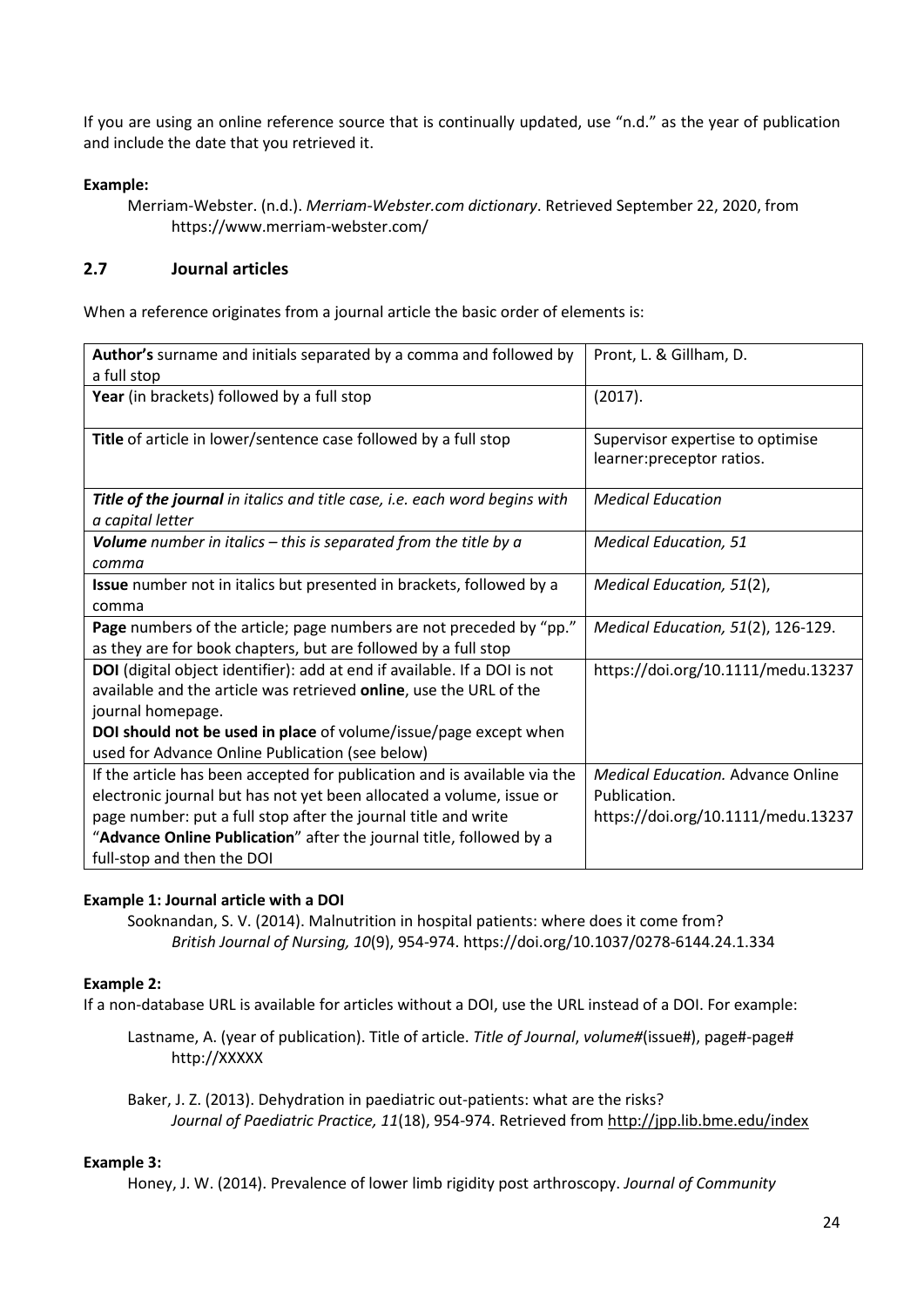*Physiotherapy.* Advance Online Publication. https://doi.org/10.1037/0278-6133.24.1.765

#### <span id="page-24-0"></span>**Journal article without DOI from a subscription-based URL (e.g. CINAHL)**

Provide the author, date, title and journal information only, which means the reference ends with the page range. For example:

Lastname, A. (year of publication). Title of article. *Title of Journal*, *volume#*(issue#), page#-page#.

Cuddy, C. (2002). Demystifying APA Style. *Orthopaedic Nursing, 21*(5), 35-42.

#### **Journal article with an article number or eLocator**

Moridi, M., Pazandeh, F., Hajian, S., & Potrata, B. (2020). Midwives' perspectives of respectful maternity care during childbirth: A qualitative study. *PLOS ONE 15*(3), Article e0229941. https://doi.org/10.1371/journal.pone.0229941

#### **Journal article in press**

Minns Lowe, C. J., Isaac, C., Kelly, P., & Barker, K. L. (in press). Measuring step count: why it is important not to assume measures are reliable. *Physiotherapy*.

#### **2.8 Author(s) with a compound surname**

Some authors have compound surnames, e.g. von Toller or ter Riet. The basic order of the elements is unchanged; the first part of the surname is presented in lower case and the second part with usual capitalisation, i.e. write the name exactly as it appears in the published work.

#### **Example:**

Blackman, N. J. M., ter Riet, G., Kessels A. G. H., & Bachmann, L. M. (2001). Systematic reviews of evaluations of diagnostic and screening tests. *British Medical Journal*, *323*(7322), 1188. https://doi.org/10.1136/bmj.323.7322.1188a

#### <span id="page-24-1"></span>**2.9 Authors identified as "Anonymous"**

Only if the work is signed "Anonymous", use "Anonymous" as the author in the reference list followed by the other authors alphabetically – present the reference according to type of document.

#### <span id="page-24-2"></span>**2.10 Two or more authors (books and journal articles)**

| <b>Number of authors</b>                    | Reference list example                                              |  |
|---------------------------------------------|---------------------------------------------------------------------|--|
| Two authors joined by "&"                   | Ng, N. M. & Baker, H. F. (2010). Into the breach: Lessons from      |  |
|                                             | Shoreham. Paramedic Quarterly, 26(5), 186-92.*                      |  |
| Provide surnames and initials for up to     | Ali, S., Bergen, A., Prince, K., & Kavanagh, A. (2000).             |  |
| and including 20 authors using commas       | Identifying a framework for research: Quality of life               |  |
| and an "&" before the last surname          | interventions. Journal of Advanced Nursing, 7(5), 253-62.*          |  |
| 21 or more $-$ give initials and surnames   | Author, A., Author, B., Author, C., Author, D., Author, E.,         |  |
| of the first 19 followed by a full stop and | Author, F., Author, G., Author, H., Author, I., Author, J., Author, |  |
| a comma and then an ellipsis (three         | K., Author, L., Author, M., Author, N., Author, O., Author, P.,     |  |
| dots) followed by just the last author's    | Author, Q., Author, R., Author, S., Author, Z.                      |  |
| surname and initial                         |                                                                     |  |

\* Add DOI / URLs as noted above if retrieved online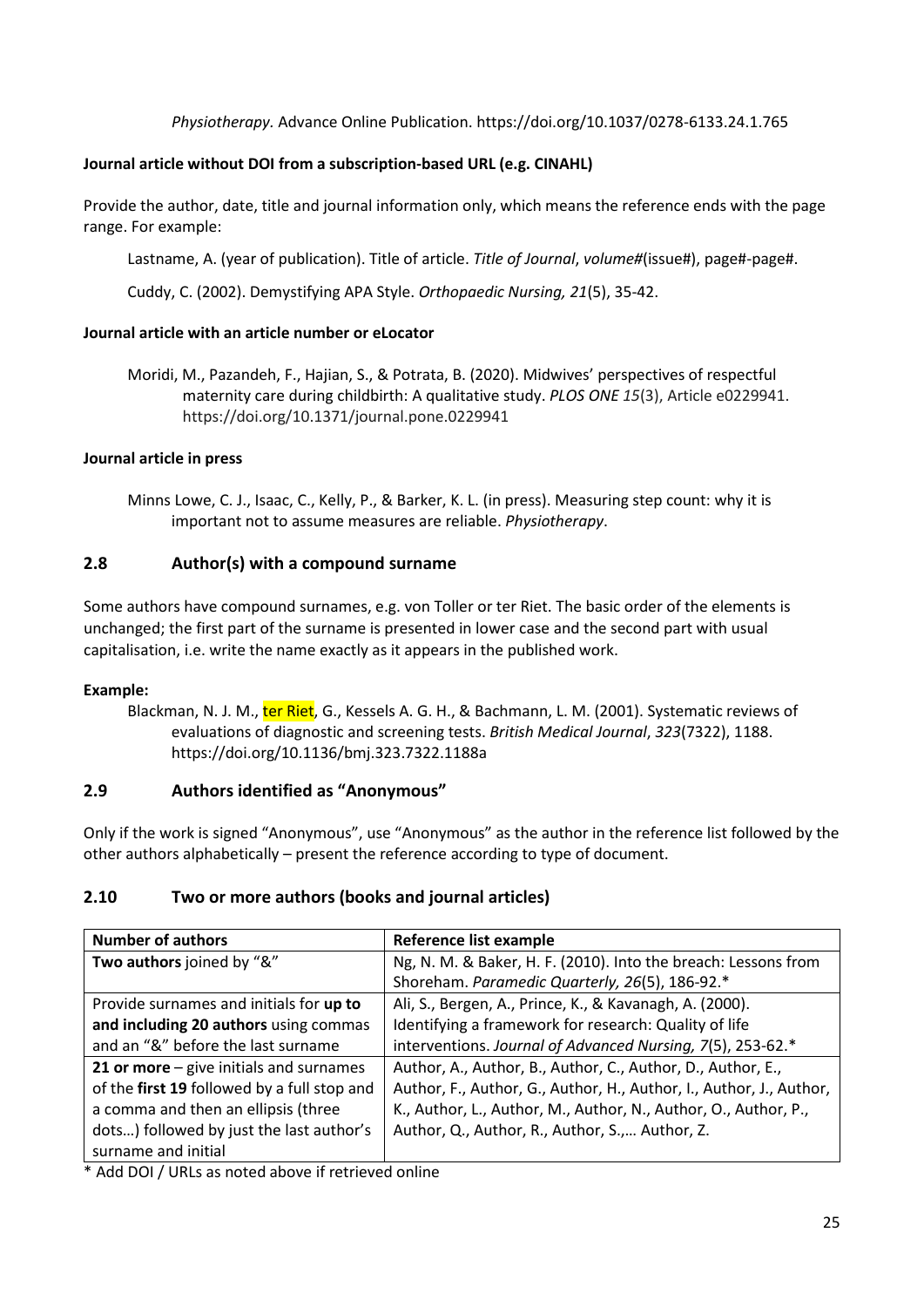#### <span id="page-25-0"></span>**2.11 Two or more publications from the same author in the same year (books and journal articles)**

Two or more publications by the same author are ordered by their appearance in the text, i.e. the first article/book cited is "a" and the second "b" and so on. The citation in the text should also record the "a" and "b" alongside the date.

#### **Example 1:**

#### **Example 2:**

Department of Health. (2010b). *Healthy lives: Our strategy for public health in England*. The Stationery Office.

#### <span id="page-25-1"></span>**2.12 Two or more publications from the same author in different years**

The basic order of elements is the same; references are placed in chronological order in the list. (N.B. if an author has a publication with no date, "n.d.", this would precede dated references, and an article "in press" would come after all other dated references by the same author.)

#### **Example 1:**

Moffatt, C. (2008). Know how: Four-layer bandaging. *Nursing Times, 93*(16), 82-83.

#### **Example 2:**

Moffatt, C. (2014). The principles of assessment prior to compression therapy. *Journal of Wound Care, 7* (7 suppl), S6-S9.

#### <span id="page-25-2"></span>**2.13 Publication from one author and then another by the same author with a coauthor(s)**

List the individual author first, then the reference with the co-author.

#### **Example 1:**

Hoskin, P. J. (2006). *Radiotherapy in practice: External beam therapy.* Oxford University Press.

#### **Example 2:**

Hoskin, P. J. & Coyle, C. (2005). *Radiotherapy in practice: Brachytherapy.* Oxford University Press.

#### <span id="page-25-3"></span>**2.14 Authored by organisation or institution (corporate authorship) including anonymised NHS Trust documentation and the BNF**

Where the publication relates to organisations/institutions as authors the basic order of elements is the same, with the organisation's name in place of the author's name:

- Organisation/institution.
- Year (in brackets).
- *Title of the published work (in lower/sentence case and italics).*
- Name of publisher (if author and publisher are the same, omit the publisher in the reference list entry).
- Give URL if available and retrieval date if information is likely to change over time.

Department of Health. (2010a). *Equity and excellence: Liberating the NHS*. The Stationery Office.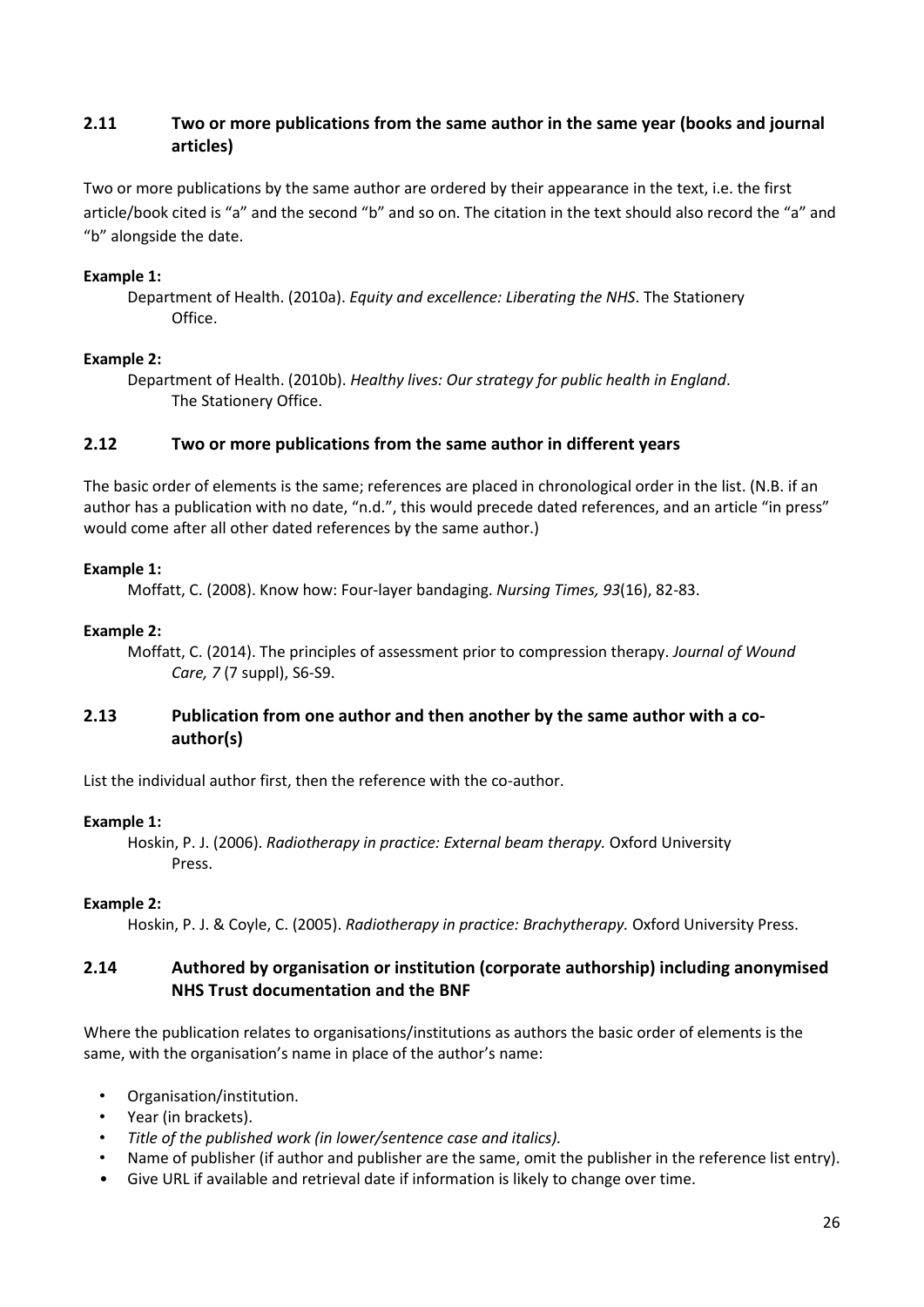#### **Example 1:**

Health and Care Professions Council. (2020). *How to raise a concern*. https://www.hcpcuk.org/concerns/raising-concerns/

#### **Example 2:**

National Institute for Health and Care Excellence. (2020). *Anaphylaxis: Assessment to confirm an anaphylactic episode and the decision to refer after emergency treatment for a suspected anaphylactic episode (CG134).* Retrieved September 24, 2020, from <https://www.nice.org.uk/guidance/cg134>

For NHS Trust documentation it is important for these to be anonymised, especially if related to placements and a Trust, as its staff members and/or patients could be identified in a student's work.

#### **Example:**

NHS Trust (Name withheld). (2019). *Care certificate policy*. Unpublished document.

British National Formulary – it is recommended that the NICE website is used to access this information: [https://bnf.nice.org.uk/.](https://bnf.nice.org.uk/)

#### **Example 1:**

Joint Formulary Committee. (2020). *British National Formulary*: Abemaciclib. BMJ Group and Pharmaceutical Press. Retrieved September 24, 2020, from <https://bnf.nice.org.uk/drug/abemaciclib.html>

#### **Example 2:**

Joint Formulary Committee. (2020). *National Institute for Health and Care Excellence: British National Formulary*: Abemaciclib. BMJ Group and Pharmaceutical Press. Retrieved September 24, 2020, from <https://bnf.nice.org.uk/drug/abemaciclib.html>

#### **Example 3:**

British National Formulary. (2020). *Abemaciclib.* NICE. Retrieved September 24, 2020, from <https://bnf.nice.org.uk/drug/abemaciclib.html>

Please see section 2.21 for more information on citing websites/pages in the text.

#### <span id="page-26-0"></span>**2.15 Government publications**

UK Government publications should be cited as follows. If government publications from more than one country are used, then the country of origin should be included (in brackets) after the department name. If the document has been accessed online and is likely to change then "Retrieved from" is used followed by the URL.

Some examples are given below.

#### **Committee Report:**

- Originating body.
- Year (in brackets).
- *Title of Committee Report* (*in italics* and title case).
- Publisher.
- Committee chairperson (in brackets).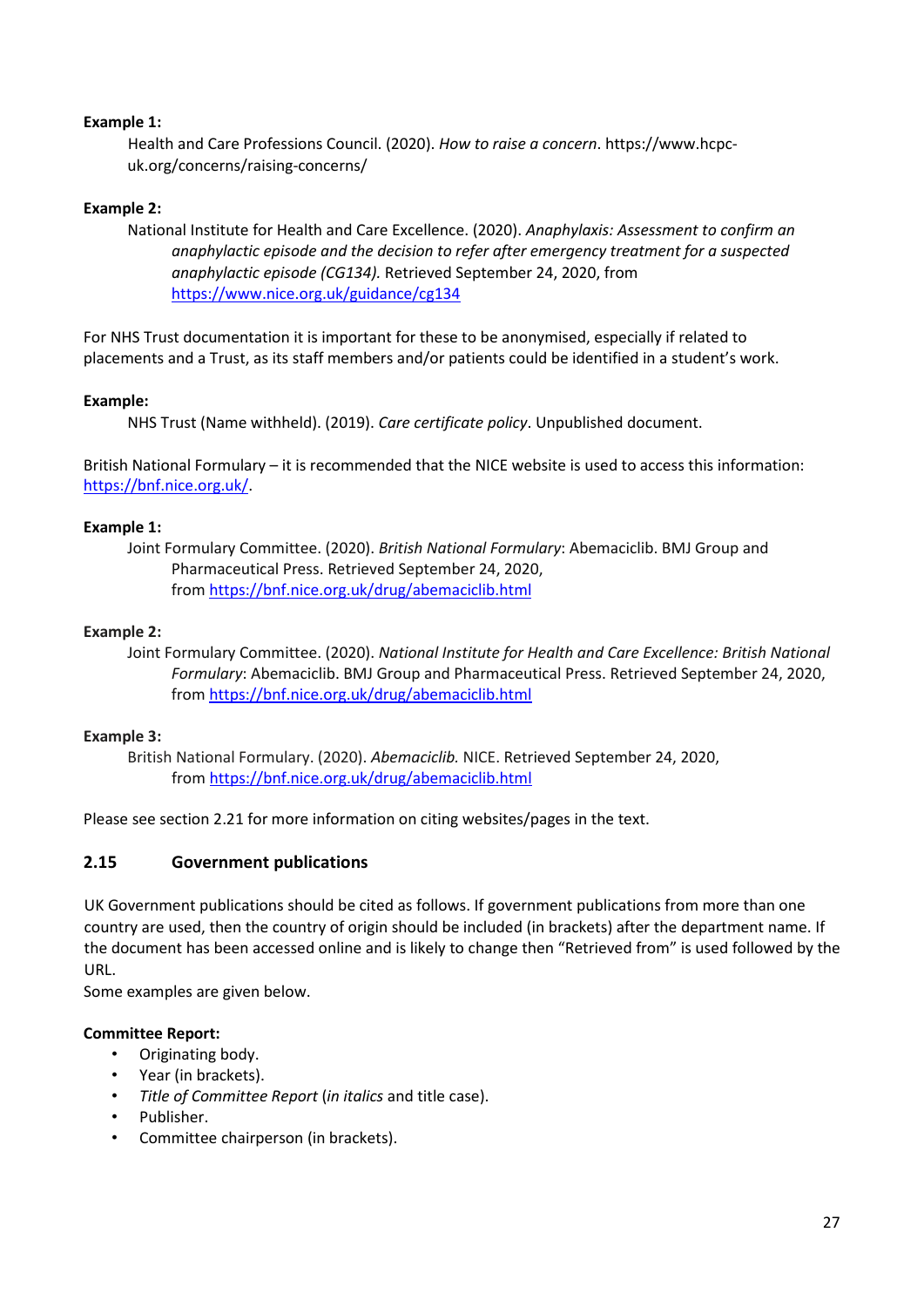#### **Example 1:**

Ministry of Health and Scottish Home and Health Department. (1980). *Report of the Committee on Senior Nursing Structure*\*. HMSO. (Chairperson B. Salmon).

\*In title case because it is the name of the committee and therefore a proper noun.

#### **Example 2**:

Department of Health and Ageing (Australia). (2012). *Evaluation of the Consumer-directed Care Initiative: Final report.* http://health.gov.au/internet/main/publishing.nsf/content/65437-eval

#### **Health Service or Local Authority Circular:**

- Originating body.
- Title of circular (in sentence case).
- Circular Series Number (in brackets).

#### **Example:**

Department of Health. The single assessment process for older people. (HSC 2002/001).

#### **Medicines and Healthcare Products Regulatory Agency Bulletin:**

- Agency name in full (in title case).
- Reference number of bulletin (in brackets).
- Title of bulletin (in lower/sentence case).

#### **Example:**

Medicines and Healthcare Products Regulatory Agency. (MDA/2005/027). Heat patches or heat packs intended for pain relief.

#### **Government policy**:

- Originating department/author.
- Date.
- Title in lower/sentence case.
- Retrieved from (if the policy is only published online, i.e. is not downloadable, add the date of retrieval).

#### **Example:**

Department of Health. (2014). *Carers strategy: actions for 2014 to 2016*. <https://www.gov.uk/government/publications/carers-strategy-actions-for-2014-to-2016>

And for the Mid Staffordshire Inquiry, often referred to as the Francis Report (change executive summary to volumes 1, 2 or 3 as appropriate):

#### **Example:**

Department of Health. (2013). *Report of the Mid Staffordshire NHS Foundation Trust Public Inquiry. Executive summary*. HC 947. The Stationery Office. (Chairperson R. Francis QC).

#### <span id="page-27-0"></span>**2.16 Newspaper articles**

If citations are from a newspaper article where the author's name is evident, the following basic order of elements should be used:

• Author's name and initials.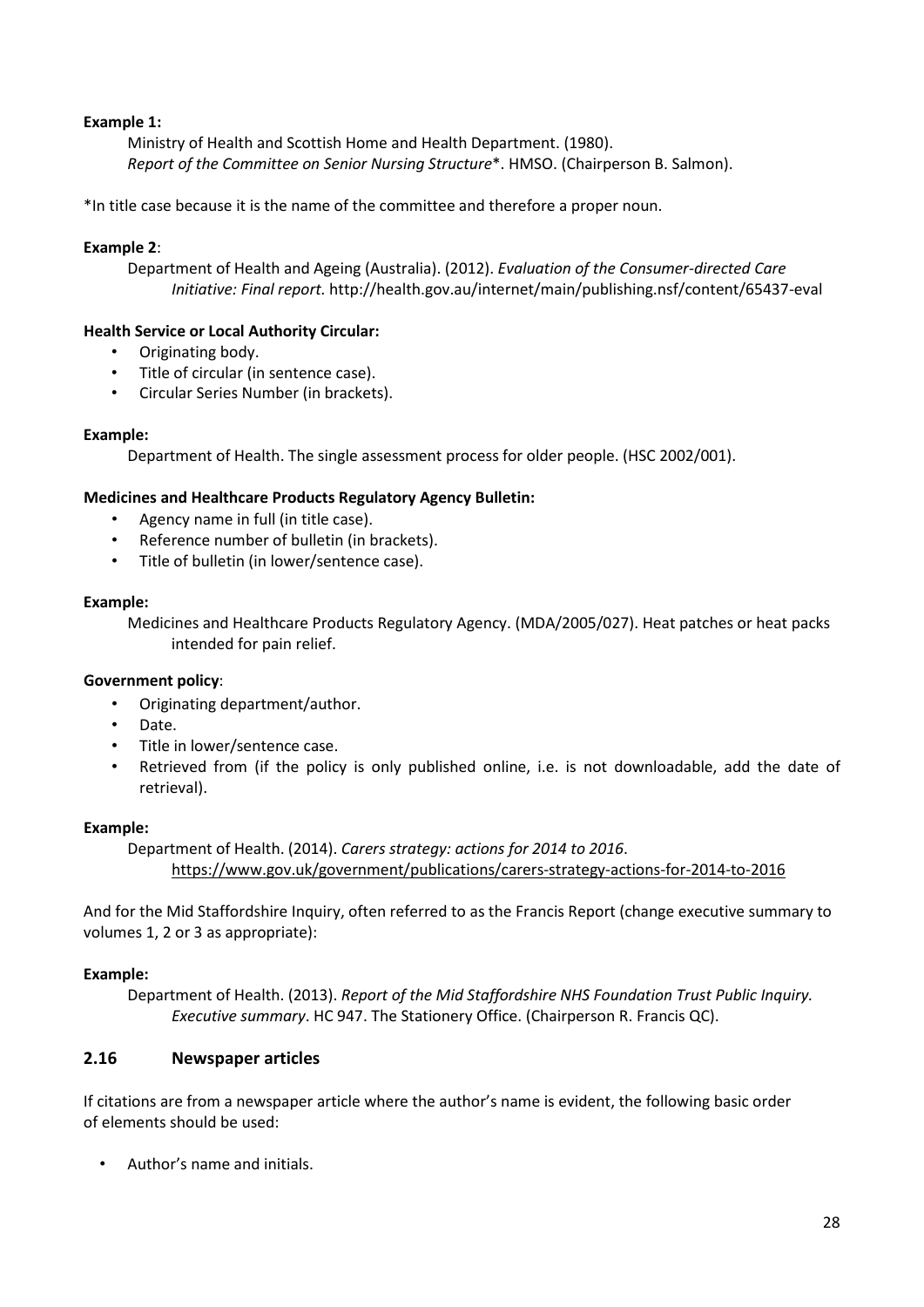- Year, month and date (in brackets).
- Title of article (in lower/sentence case).
- *Title of newspaper (in italics and title case),*
- Page number.

#### **Example:**

Bawden, T. (2020, February 13). Research on live human brains could herald era of effective brain disease treatments. *The i Newspaper*, p.35.

If citations are from a newspaper where no author is indicated, the following basic order of elements is used:

- Title of the material or article (in lower/sentence case).
- Year, month and date (in brackets).
- *Title of newspaper (in italics and title case),*
- Page number

#### **Example:**

Baroness praises paramedic course. (1999, May 26). *Welwyn and Hatfield Times,* p.7.

To cite an online newspaper, add the URL in place of the page number.

#### **Example:**

Carrington, D. (2019, June 13). Two-hour "dose" of nature significantly boosts health – study. *The Guardian.* https://www.theguardian.com/environment/2019/jun/13/two-hour-dose-natureweekly-boosts-health-study-finds

#### <span id="page-28-0"></span>**2.17 Conference proceedings and publications**

Published conference material is presented in the same way as a book chapter or journal article depending on how it has been published. If available online, cite the DOI or URL. Capitals are used for proper nouns, i.e. the name of the conference in the example below.

#### **Example (published material):**

Greenwood, D. & Butcher, M. (1997). Bringing the issue of documentation to the ward staff. In D. Leaper, C. Dealey, P. J. Franks, D. Hofman & C. Moffatt (Eds.), *Proceedings of the 7th European Conference on Advances in Wound Management* (pp.134-136). University Press. https://doi.org/10.1232/1088567.123765

Printed but unpublished material (for example a paper presentation or poster) is cited as follows:

- Presenter/author surname and initials (include all authors listed as contributing even if they were not physically present at the conference).
- Year (in brackets).
- *Title of paper/poster* (in lower/sentence case and *italics*).
- Label in square brackets after the title that matches how the contribution was described at the conference.
- Conference name, location.
- If available, DOI or URL

#### **Example (unpublished):**

Walker, V. (2010, March). *Promoting teenage health in primary care*. [Poster session].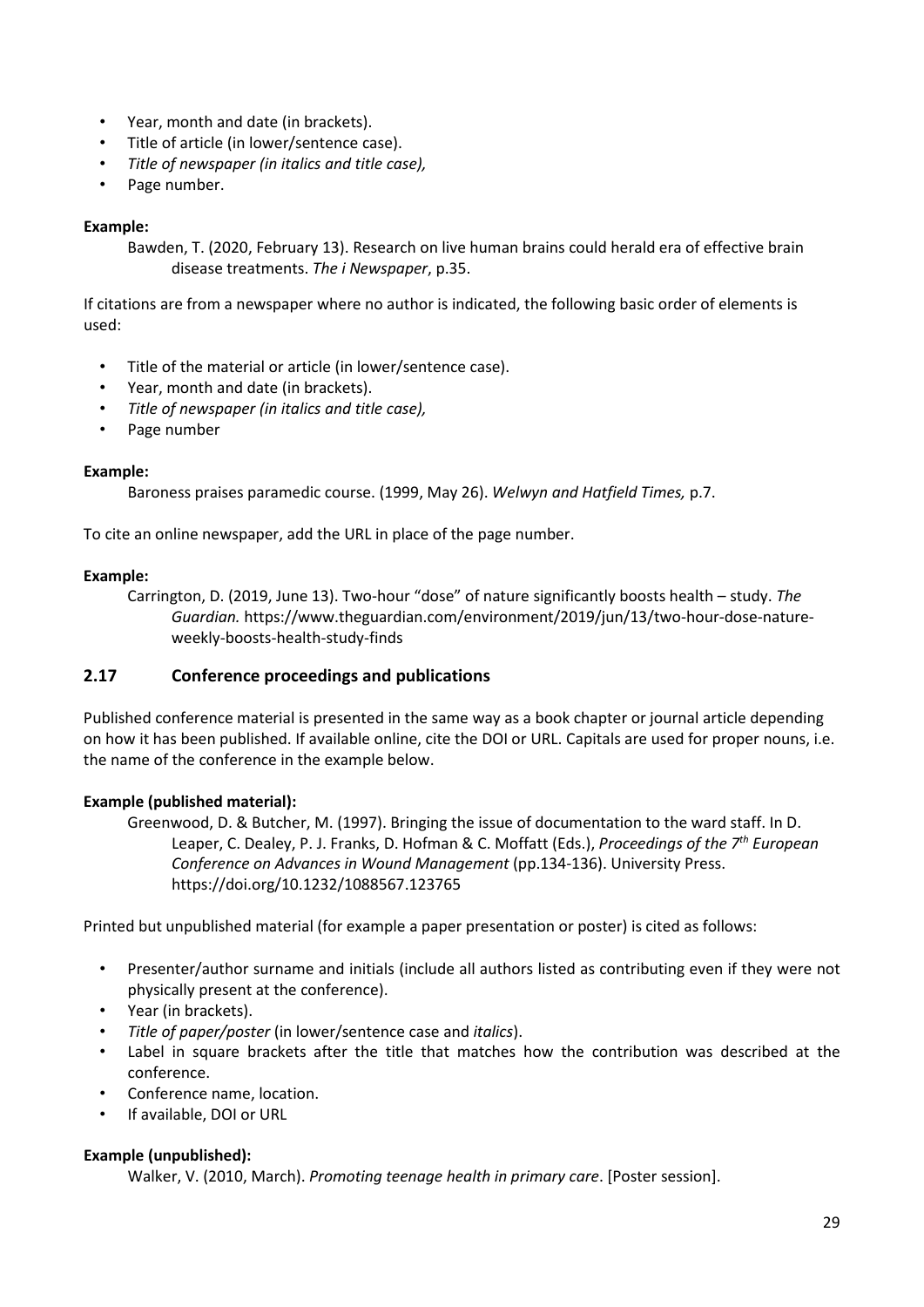12th Annual Public Health Forum*.* Manchester. https://doi.org/5.1632/32788567.9938665

#### <span id="page-29-0"></span>**2.18 Media: Films/TV references, videos (including YouTube), radio broadcasts, TED Talks, blogs/podcasts**

Audiovisual material may have both visual and audio components (e.g. films, TV), audio only (e.g. music, podcast), or visual only (e.g. PowerPoint slides, photographs, artwork). The reference citation follows the same format. It follows a pattern dependent on whether the work stands alone (e.g. a film, YouTube video) or is part of a larger whole (e.g. TV episode, podcast episode). The "author" is determined by the media type.

| <b>Media type</b>             | Include as author               |
|-------------------------------|---------------------------------|
| Film                          | Director                        |
| TV series                     | Executive producer(s)           |
| TV episode                    | Writer and director of episode  |
| Podcast                       | Host or executive producer      |
| Podcast episode               | Host of episode                 |
| Webinar                       | Instructor                      |
| Classical music album or song | Composer                        |
| Modern music album or song    | Recording artist                |
| Artwork                       | Artist                          |
| Online streaming video        | Person/group who uploaded video |
| Photograph                    | Photographer                    |

When citing this type of material, the transmitting organisation with the year of production should be used. For podcasts, include the exact date of original transmission.

- Author as above.
- Year (in brackets) of production or song copyright including range of years (e.g. a TV series may run across a number of years) or month as appropriate.
- Single work title of work *in italics* in sentence case followed by description in square brackets, e.g. "[Film]", "[Video]", "[Audio podcast episode]".
- For work that is part of a larger whole, include Title of episode (Season number., Episode number) [Description] or Title of song [description].
- Name of production company/studio/label.
- URL.

#### **Example 1:**

Forman, M. (Director). (1975). *One flew over the cuckoo's nest* [Film]. United Artists.

#### **Example 2:**

Jackson, P. (Director). (2001). *The lord of the rings: The fellowship of the ring* [Film; four-disc special extended ed. On DVD]. WingNut Films; The Saul Zaentz Company.

#### **Example 3:**

Simon, D., Colesberry, R. F., & Kostroff Noble, N. (Executive Producers). (2002-2008). *The wire* [TV series]. Blown Deadline Productions; HBO.

#### **Example 4:**

TED. (2012, March 16). *Brene Brown: Listening to shame* [Video]. YouTube. https://www.youtube.com/watch?v=psN1DORYYV0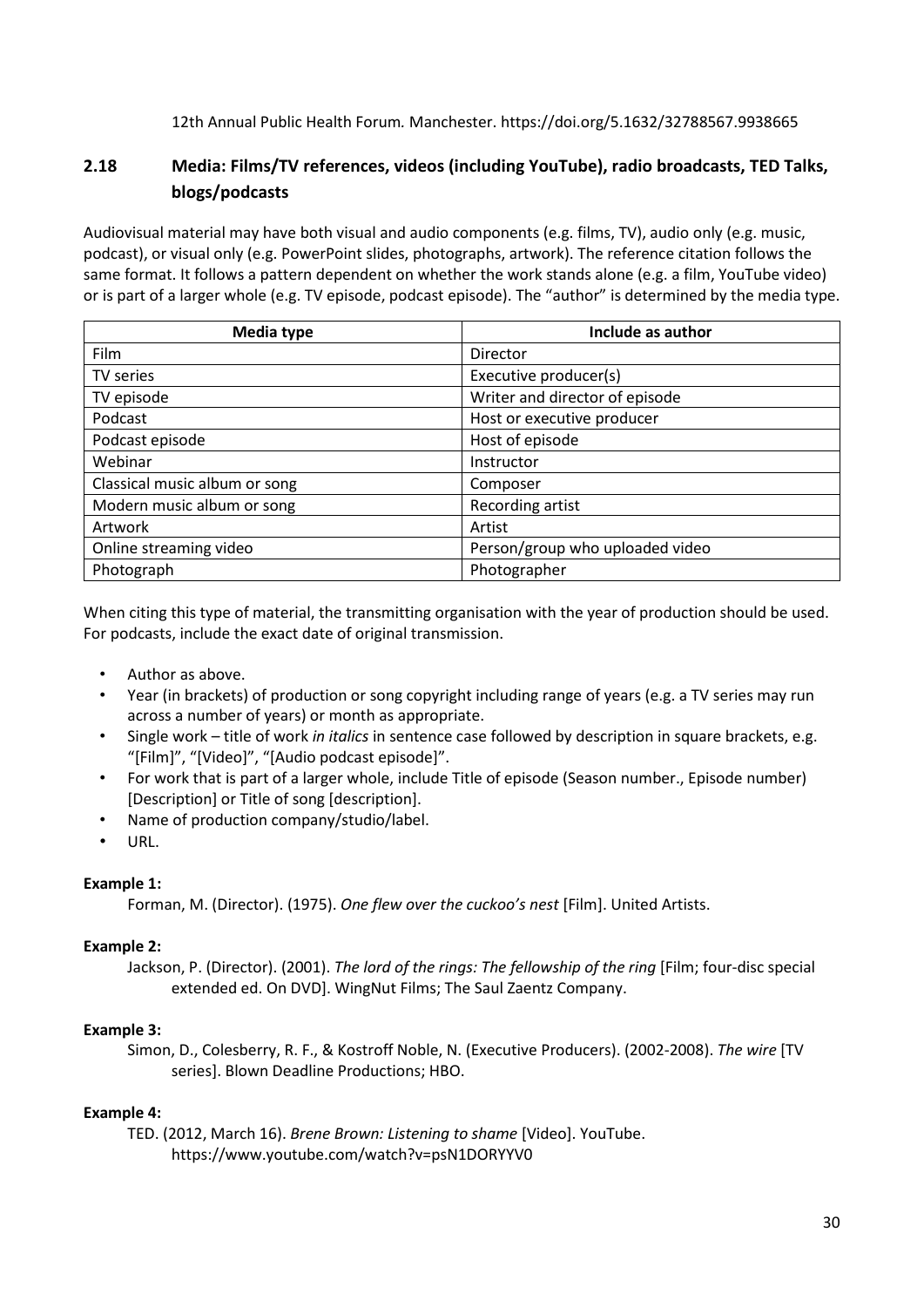#### **Example 5:**

Vedantam. S. (Host). (2015-present). *Hidden brain* [Audio podcast]. NPR. https://www.npr.org/series/423302056/hidden-brain

#### **Example 6:**

Bowie, D. (2016). *Blackstar* [Album]. Columbia. Beyonce. (2016). *Formation* [Song]. On Lemonade. Parkwood; Columbia.

#### **Example 7:**

Johnson, B. (2020, February 5). *What does Boris Johnson really think?* [Interview]. British Broadcasting Company. https://www.bbc.co.uk/programmes/m000f12b

#### <span id="page-30-0"></span>**2.19 Media: CD-ROMs**

- Author/Editor.
- Year in brackets.
- Title of the material (in lower/sentence case and italics).
- [CD-ROM].
- Publisher

#### **Example:**

Hawking, S. W. (1994). *A brief history of time*. [CD-ROM]. Crunch Media.

#### <span id="page-30-1"></span>**2.20 Media: Social (Facebook, TikTok, Instagram, LinkedIn, Online Forum, Twitter)**

Cite only original content from social media sites such as Twitter, etc. I.e. if you used social media to discover content (e.g. you found a link to a blog post on Twitter) and you want to cite that content, cite it directly – it is not necessary to mention that you found it through a link on social media.

- Twitter and Instagram author's real name (Author, A. A.) then [@username] in square brackets OR Name of Group and [@username]
- Facebook and others name of author, Name of Group, Name of Group with username if present or just username
- Date either (n.d.) or specific date if present (2020, September 25)
- Title content of the post up to the first 20 words (do not alter any non-standard spelling or capitalisation – retain hashtags and links and replicate any emojis or provide a description in square brackets, e.g. [face with tears of joy emoji])
- Site Name
- URL. Only provide a retrieval date if the content may change (e.g. whole feeds or pages). Do not provide a retrieval date if the post has a specific date associated with it already (e.g. status updates, tweets, photos and videos)

#### **Example 1:**



**Bill Gates @BillGates** Feb 26 #Polio is 99% eradicated. Join me & @FCBarcelona as we work to finish the job and #EndPolio. VIDEO: b-gat.es/X75Lvy **D** View video

Gates, B. [@BillGates]. (2013, February 26). *#Polio is 99% eradicated. Join me & @FCBarcelona as we work to finish the job and #EndPolio*. VIDEO: http://b-gat.es/X75Lvy [Tweet]. Twitter.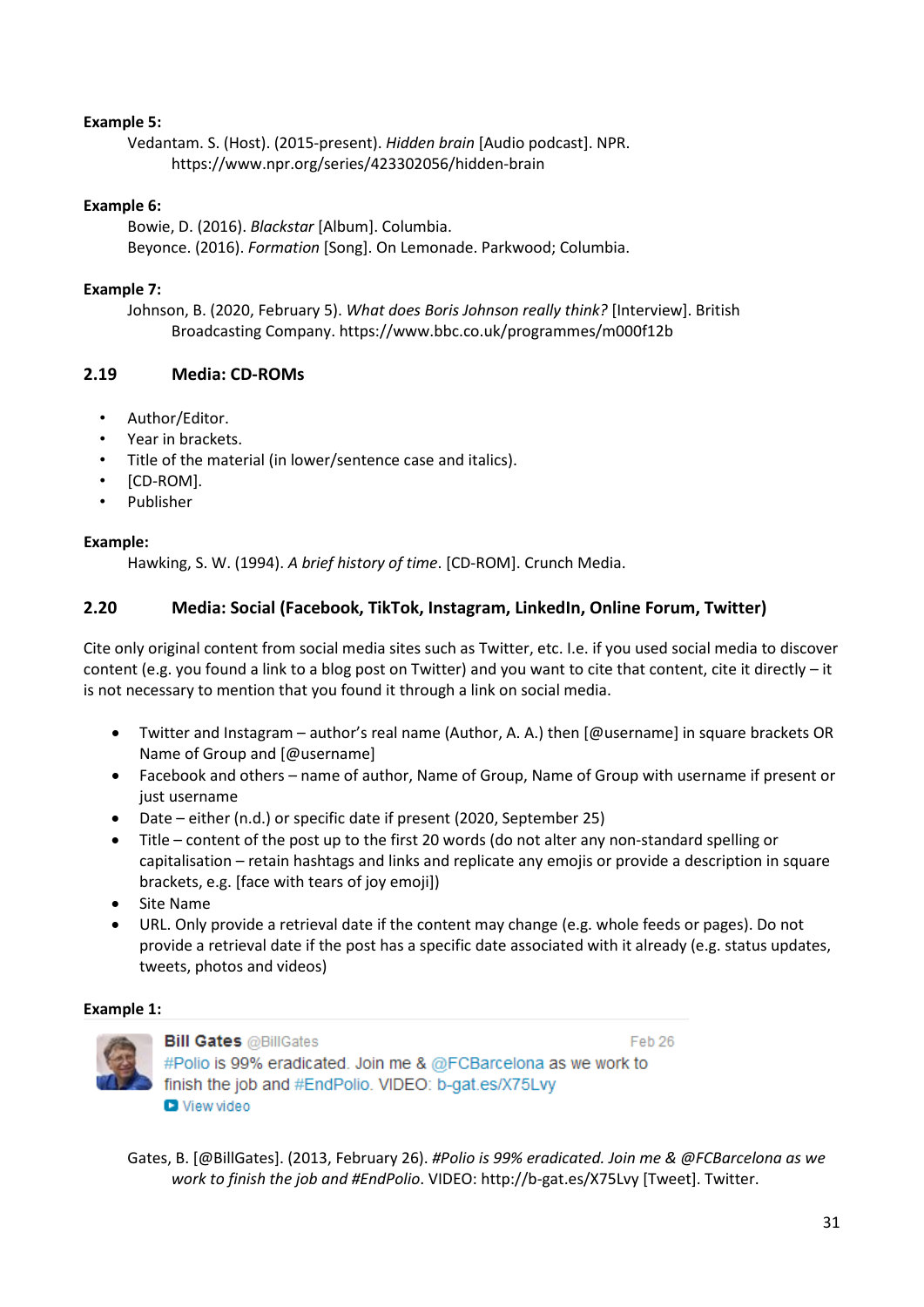#### https://twitter.com/BillGates/status/306195345845665792

#### **Example 2:**

National Institute of Mental Health. (2018, November 28). *Suicide affects all ages, genders, races and ethnicities. Check out these 5 Action Steps for Helping Someone in Emotional Pain* [Infographic]. Facebook. http:bit.ly/321Qstq

#### <span id="page-31-0"></span>**2.21 Webpages and Websites**

When the reference originates from a webpage or website the basic order of elements is as follows:

- Author (surname, comma, initials separated by full stops, ampersand [&] before last author, full stop after last initial) or Name of Group.
- Year (in brackets) followed by a full stop, e.g. (2020). May include month (2020, September) and day (2020, September 25).
- *Title of work* in italics.
- Site name (e.g. BBC News).
- URL: only state retrieval date if the site is likely to change or be updated (Month, Day, Year), e.g. "Retrieved September 25, 2020 from".

#### **Example 1:**

Nursing and Midwifery Council. (2010). *Good health and good character guidance for students, nurses and midwives.* NMC. Retrieved July 4, 2014 from http://www.nmc-uk.org/Students/Good-Health-and-Good-Character-for-students-nurses

When the author and site name are the same, omit this from the source element.

#### **Example 2:**

World Health Organization. (2018, March). *Questions and answers on immunization and vaccine safety.* https://www.who.int/features/qa/84/en/

The date of publication is the date the pages were last updated. Where the date is not obvious click on "View" and page source to check when last modified. If no publication date is given write "n.d." for no date.

#### **Example 3:**

Boddy, J., Neumann, T., Jennings, S., Morrow, V., Alderson, P., Rees, R., & Gibson, W. (n.d.). *Ethics principles*. The Research Ethics Guidebook: A Resource for Social Scientists. https://www.ethicsguidebook.ac.uk/EthicsPrinciples

Only mention an edition if the document clearly states that the pages have been rewritten rather than just updated. The retrieved date is when the document was viewed/downloaded.

#### <span id="page-31-1"></span>**2.22 Dissertations and theses (published or unpublished)**

These are treated like books, as far as possible, but as they are unpublished this needs to be stated, alongside the level of thesis (i.e. doctoral, master's) and the name of the educational institution awarding the degree.

#### **Example:**

Sukanandan, M. (2017). *The lived experience of stage 4 radiation skin damage* [Unpublished doctoral dissertation]. University of Cardiff.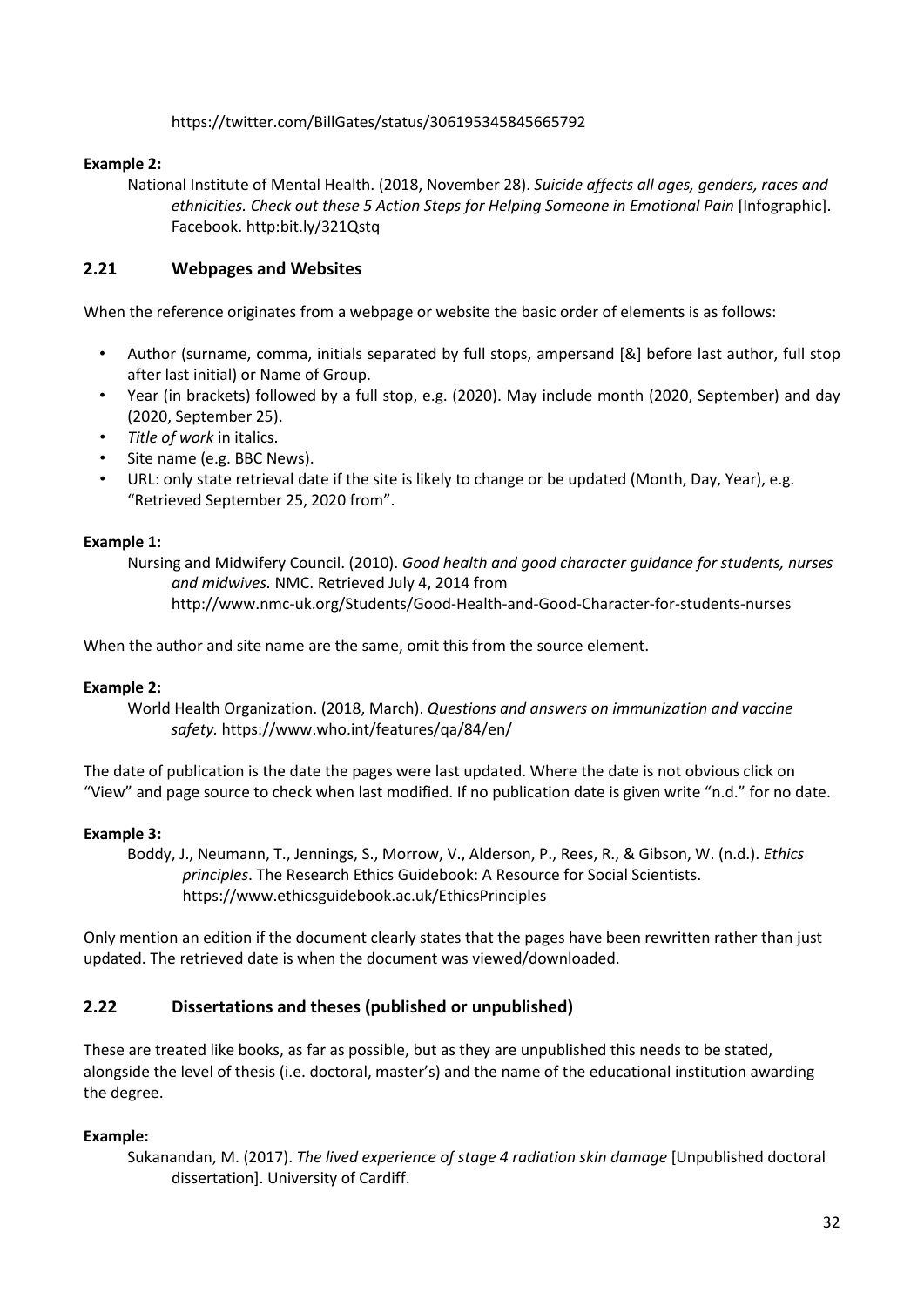When published, format as above but include the name of the institution in the square brackets [Doctoral dissertation, University of Cardiff] and add the database or archive name and the URL.

#### <span id="page-32-0"></span>**2.23 Religious texts**

Reference list entries are not required when you cite ancient Greek and Roman works or classical religious works. These works are so widely known and available that all that is required is an in-text citation. However, if it is a modernised/edited/translated version then give what details are known. Where the author is not known no author is presented (do not write anonymous or unknown unless it is specifically stated in the text that that is the correct way to acknowledge the author).

The basic order of the elements should be:

- Author (if known; if not replace with title of the work in italics).
- Title (*in italics* and sentence case except for proper nouns).
- URL.
- Date of publication of original work.

#### **Example 1:**

Text without a designated author:

*King James Bible*. (2017). King James Bible Online. https://kingjamesbibleonline.org (Original work published 1769)

#### **Example 2:**

Nooruddin, A. (Guide). (1990). *The Holy Qur'an (Translation)*. New Foundation International.

#### <span id="page-32-1"></span>**2.24 Secondary references**

The citation in the text is Winter (1962, cited in Kumar, 2012). However, only the secondary source should appear in the reference list.

#### **Example:**

Kumar, D. S. (2017). *Drugs and their consequences.* The Pharmacists Press.

#### <span id="page-32-2"></span>**2.25 Personal communication, e.g. e-mails, private messages on social media**

Personal communications are cited in the text only; they are not included in the reference list.

#### <span id="page-32-3"></span>**2.26 Discussion groups/e-mail lists**

Discussion lists generate e-mail messages which are sent directly to the subscriber. Some, but not all, archive the messages sent. Only archived messages should be presented in the reference list; unarchived messages should be cited in the text as for Personal Communication.

References to these messages should be treated in a similar way to journal articles, using the list name in place of the journal title (but not in italics) and the subject line of the message in place of the article title. These details together with the author will appear in the message header.

#### **Example:**

Awandanil, J. (2016, May 29). *Midwifery-research*. Message posted to free web-based virtual midwifery library, archived a[t http://www.jiscmail.ac.uk/lists/midwifery-researchforum.html](http://www.jiscmail.ac.uk/lists/midwifery-researchforum.html)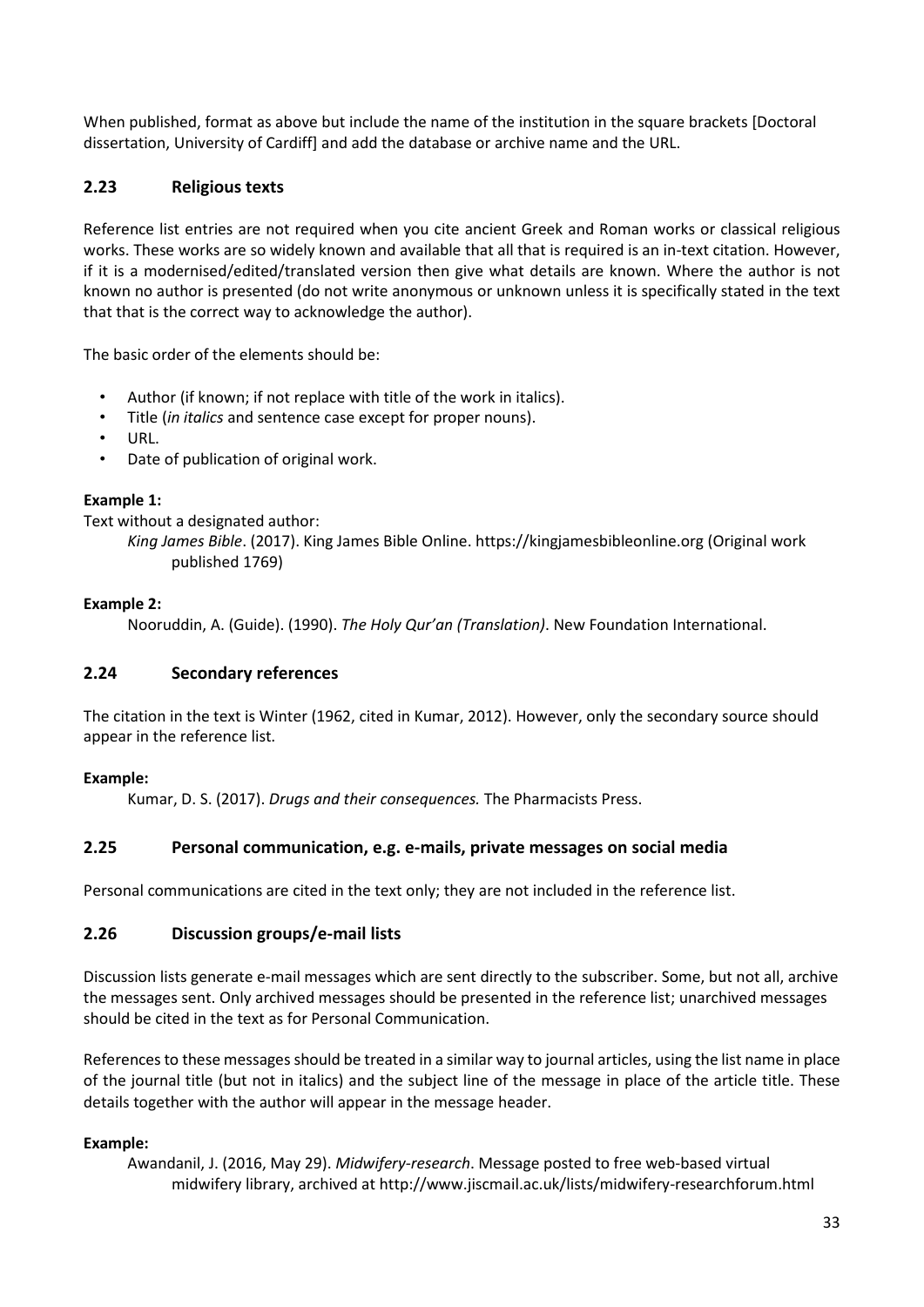#### <span id="page-33-0"></span>**2.27 Canvas**

Where reference is made to work on Canvas the author, date and title of the document are referenced as for a book; this should then be followed by Canvas, the module name and code in brackets with the semester and year. Use of material in this way should be justifiable in the context of what you are using it for.

#### **Example:**

Vuolo, J. (2013). *How necrosis delays healing.* Retrieved November 21, 2013, from Canvas (Wounds: issues and challenges 6NMH0290). Semester A 2013-2014.

#### <span id="page-33-1"></span>**2.28 Company literature/pamphlets/advice sheets**

Company literature should be avoided but where it is deemed necessary to use it, as much detail as possible should be given to allow the material to be identified in future. As the literature may be difficult to trace a copy of the material should be kept for reference. Where a date is given, this should be included; where there is no apparent date (n.d.) should be stated. The company will appear as both the author and publisher. The phrase "company literature" should appear at the end of the citation. The name of the publication should be in italics and sentence case.

#### **Example:**

Fielder Medical. (n.d.). *Medical devices for the modern age*. Fielder Medical. Company Literature.

#### <span id="page-33-2"></span>**2.29 Unpublished work**

Unpublished work should only be used if necessary, i.e. relevant to assignment, and justifiable. If used, the following basic order of elements applies:

- Author surname and initials.
- Year (in brackets) if known.
- *Title of unpublished work (in italics and sentence case).*
- End with phrase "Unpublished manuscript" or "Manuscript in preparation" as appropriate.

#### **Example:**

Nwander, R. (2014). *A diary of a social worker*. Unpublished manuscript.

See 2.22 for presentation of unpublished theses and dissertations.

#### <span id="page-33-3"></span>**2.30 Legal materials and legislation (including Acts)**

Legal periodicals cite references in footnotes, whereas the APA 7<sup>th</sup> system locates all references, including reference to legal materials, in the reference list. For consistency HSK students and staff are asked to locate all references, including legal ones, in the reference list.

#### **Acts of Parliament / Statutes**

- Country of origin (only if outside of Great Britain).
- Title of Act (in italics and title case) with the year.
- Publisher.

#### **Example 1:**

*National Health Service and Community Care Act 1990.* HMSO.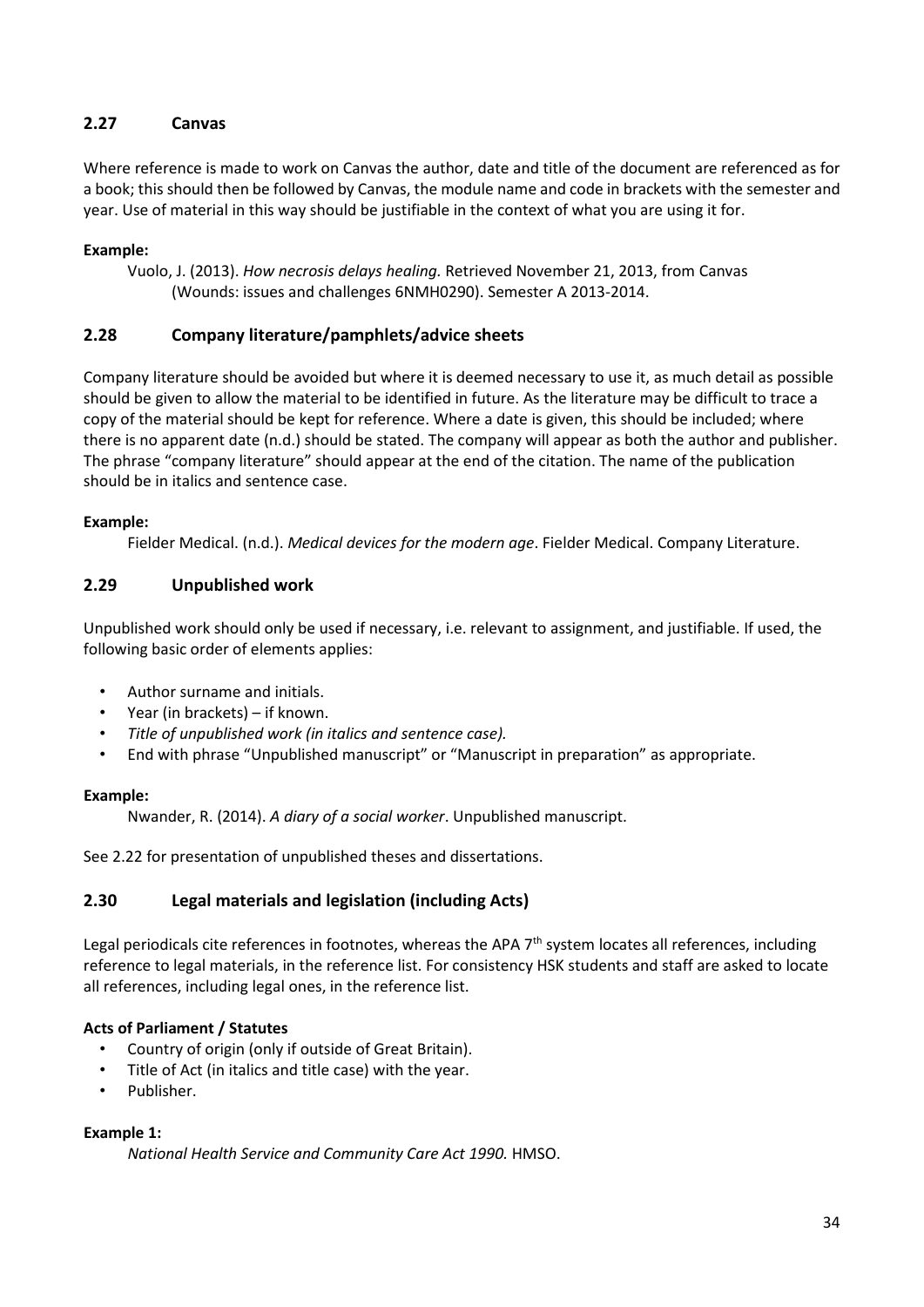#### **Example 2:**

*Equality Act 2010* (c.15). The Stationery Office.\*

\* The Stationery Office is sometimes abbreviated in article reference lists to TSO. It was previously known as Her Majesty's Stationery Office or HMSO.

Alternatively the URL can be provided:

*Equality Act 2010* (c.15). https://www.legislation.gov.uk/ukpga/2010/15/contents

#### **Case**

Party names [Year of publication] Volume number (if available) Law Report Abbreviation Start page. The title is not italicised.

#### **Example:**

Macfarlane v EE Caledonia Ltd [1994] 2 All ER 1

#### **Statutory Instrument**

- *The full title of the Statutory Instrument (in italics and title case)*. This may include additional words in brackets.
- Year (no comma between title and year).
- The letters SI followed by the statutory instrument number.

#### **Example:**

*Insolvency Rules* 1986 (SI 1986/925)

#### **Bill**

Include the short title (Parliamentary session) Serial number. Origin i.e. HC Bill or HL Bill. The serial number changes every time the Bill is reprinted. Include [ ] for House of Commons bill numbers. The title is not italicised.

#### **Example:**

Health and Safety at Work (Offences Bill) HC Bill (2002-03) [38].

#### **Command Paper**

- Author/originating committee.
- Year (in brackets).
- *Command paper title (in italics and sentence case).*
- Command paper number in brackets.
- Publisher.

#### **Example:**

Law Commission. (2006). *Parliamentary costs bill: report on the consolidation of legislation relating to parliamentary costs* (Cm 6846). The Stationery Office.

#### <span id="page-34-0"></span>**2.31 Tables, figures and diagrams**

The source should be referenced in the usual way in the reference list, i.e. according to where the diagram was sourced from.